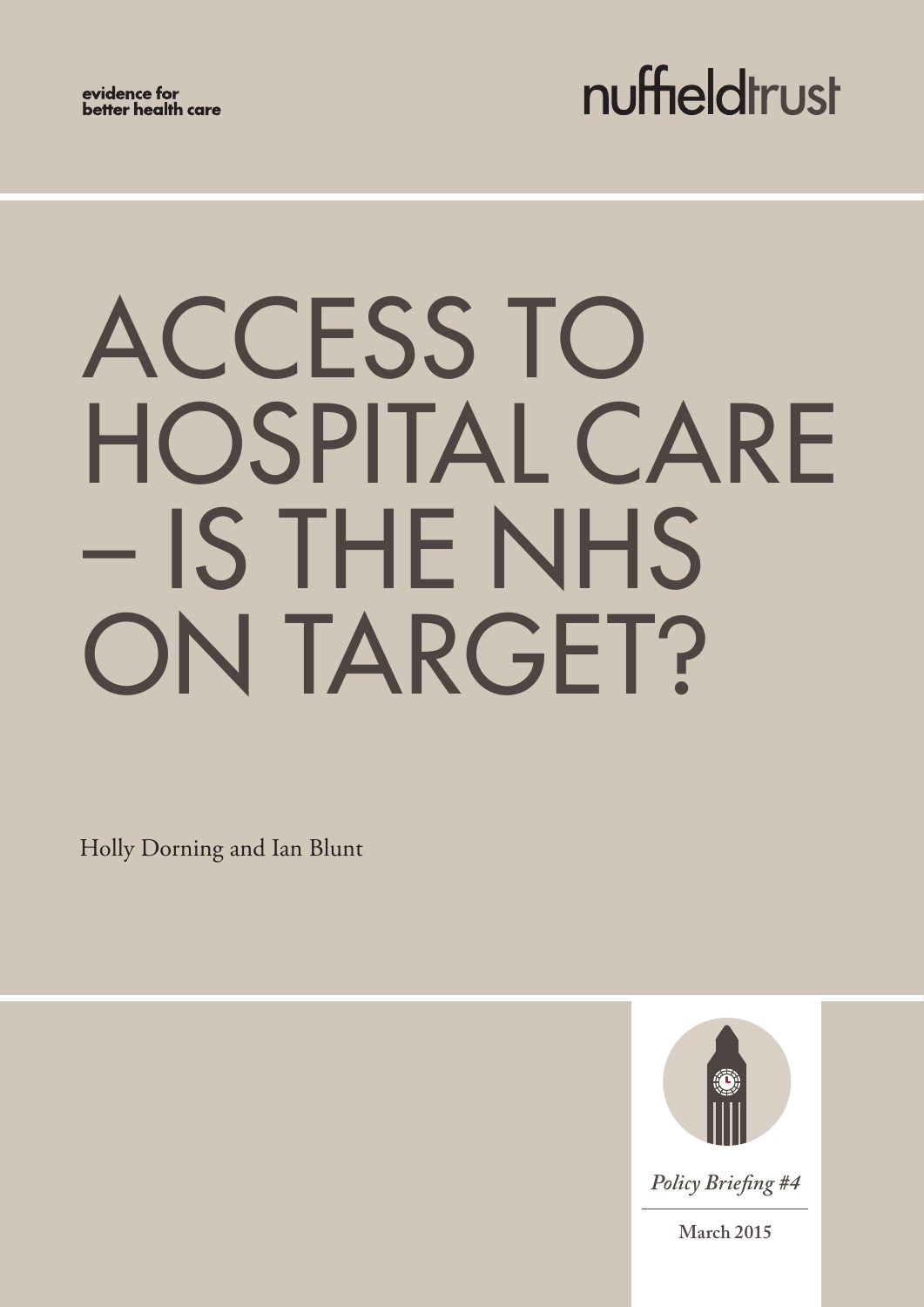As part of our role to deliver evidence to support better health policy, the Nuffield Trust aims to help the three main political parties weigh the evidence as they draft their General Election manifestos, outlining what we believe to be the most important issues.

We are producing a series of policy briefings on the issues and challenges we believe are critical to the longer‑term success of the health and social care system, and which any new administration following the election will need to prioritise.

This briefing is the fourth in our series – it focuses on access to hospital services in the English NHS and assesses performance against six key waiting time targets. It looks at how national performance has changed over the course of this parliament and if targets are still being met.

Previous briefings in the series examined: the state of general practice; rationing in health care; and the reasons behind the 'crisis' in A&E.

Alongside our policy briefings we are regularly surveying a panel of 100 health and social care leaders in England for their views on a range of issues, including the state of the NHS and social care system, and what they believe should be the priority areas for reform during the next Parliament. The survey results provide useful insights for policy-makers into the views of leaders as we approach the election.

Join the debate and find out more:



Follow the policy briefings and election debates on Twitter: #GE2015



Find out more about our work on the 2015 General Election: <www.nuffieldtrust.org.uk/general-election-2015>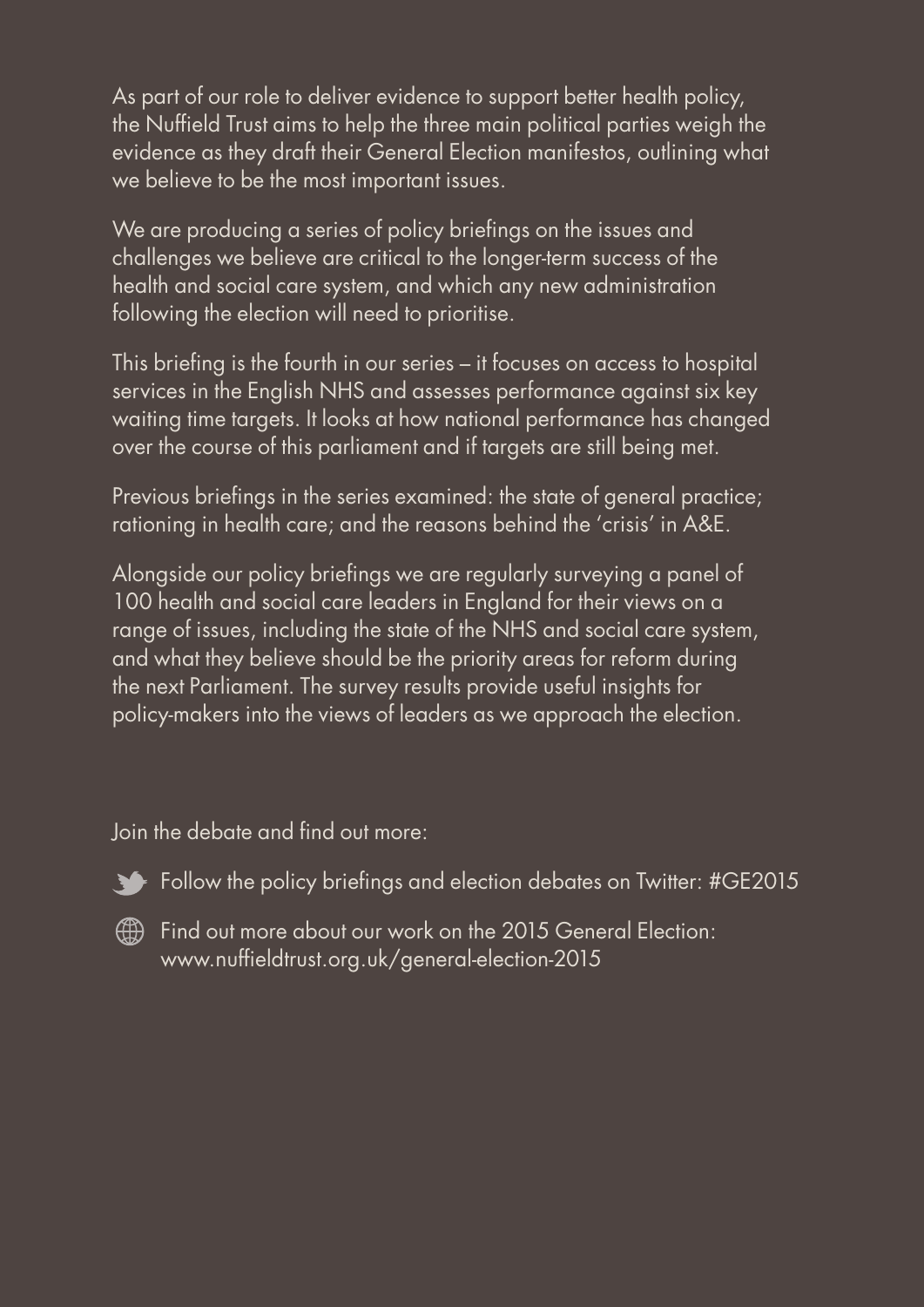#### KEY POINTS

- **Is the NHS meeting national targets?** The vast majority of patients in the English NHS continue to receive services and treatments within the target timescales. However, performance has declined more recently: half of the six measures we examine - A&E, inpatient treatment and diagnostic tests – missed their target in the last quarter. The four-hour major A&E target has been breached at a national level since the second quarter of 2012/13. There has also been some decline in performance for cancer referral and outpatient treatment (although these targets are still being met). Cancer treatment is the only measure maintaining past performance.
- **Do all hospitals follow the same trend?** This decline in performance is across the board and not restricted to specific hospitals. The worstperforming hospitals have been getting worse in most measures for a while, but most recently, performance has also started to decline in the 'top' hospitals, particularly in A&E, inpatient treatment and, to a lesser extent, outpatient treatment. This suggests the challenge of maintaining good performance is starting to show more broadly and in many hospitals. These problems may therefore be more systemic rather than being due to local and managerial failings.
- **Do changes in activity lead to changes in performance?** Longer waiting times could simply result from hospitals having to carry out more procedures – i.e. increased activity. Our analysis shows that increases in hospital activity are not always associated with a decrease in waiting time performance. Diagnostic tests and urgent cancer referrals have seen huge increases in activity (11.5% and 12.7% respectively) but only relatively smaller declines in performance (-0.6% and -0.9%). On the other hand, inpatient treatment has seen a small decrease in activity (-0.3%) but a much larger decline in performance (-2.5%). Some measures have therefore coped well with large increases in activity, whereas others have not – suggesting that something more complex is happening.
- **Does performance on different measures cluster within hospitals?** Our analysis shows that many hospitals are struggling to meet targets in the same services – for example, A&E and inpatient treatment waiting times – rather than a few hospitals failing to meet targets in all/many access measures. Failure to meet, for example, the four-hour A&E target appears to have very little bearing on performance against other measures. This again suggests that these problems may be systemic and that applying extra pressure at hospital level is not the best approach to reversing the recent performance drop.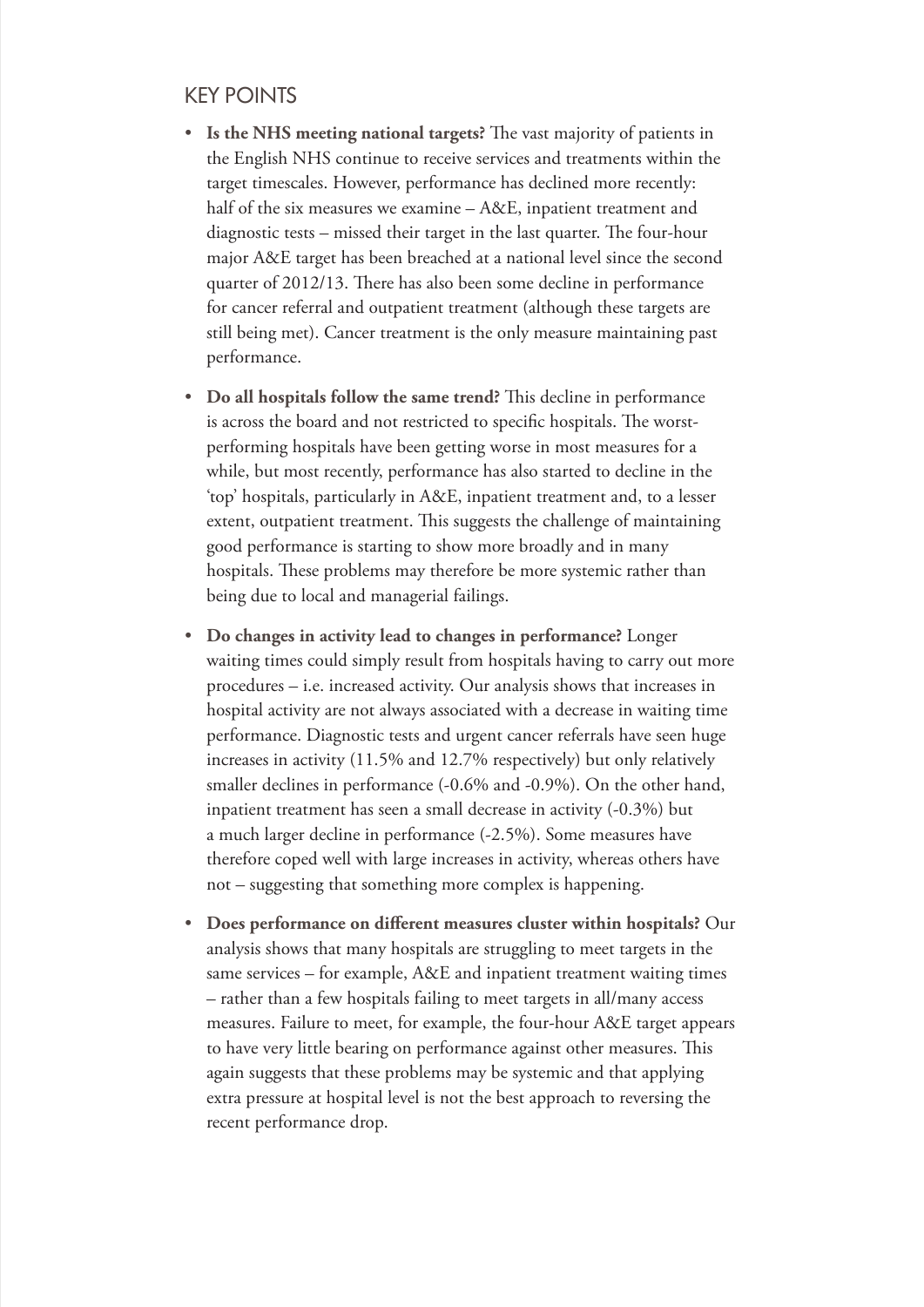• **What can targets tell us?** While performance against targets merely hints at the broader quality of services, changes in performance do deserve further investigation. The use of targets, together with other support initiatives, has in the past been associated with substantial gains in performance. The response to declining performance is crucial, and must be dictated by a deeper understanding of the nature of the decline. Finding appropriate and tailored solutions for each case is essential to improving how patients access hospital services.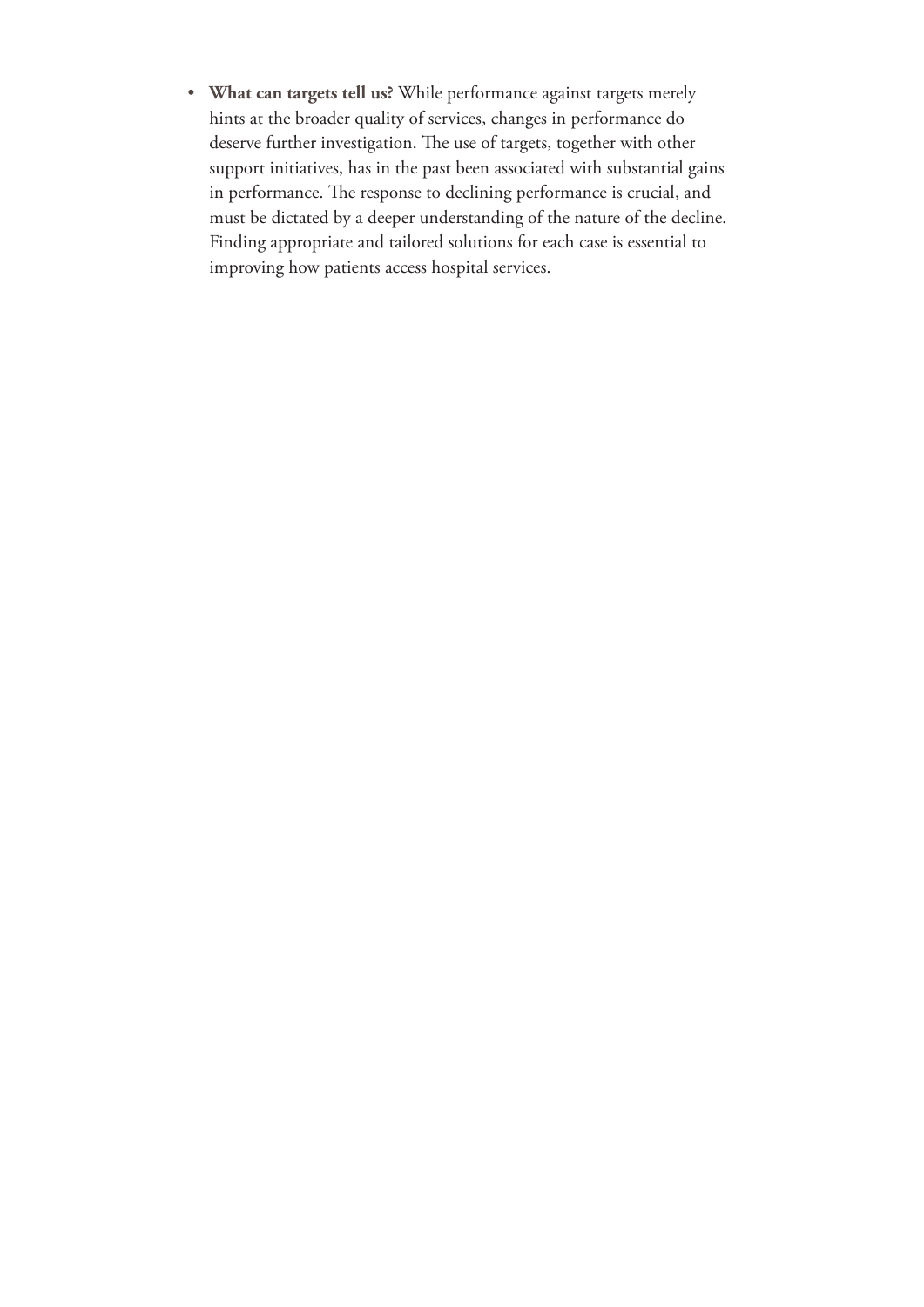#### INTRODUCTION

The quality of health care is a complex thing to describe and measure. The QualityWatch programme<sup>1</sup> takes a broad look at the quality of health and social care and has shown that, despite long-term improvements, we are starting to see an increasing number of lapses in NHS performance.<sup>2</sup> With the NHS looking set to be a key issue in the general election,<sup>3</sup> issues of quality will become ever more topical. One of the key measures of the quality of a health service is the ability of patients to access timely care – indeed, 24 per cent of voters believe that long waiting times for treatment are the biggest problem facing the NHS.<sup>4</sup> In this briefing we examine six of the highest-profile measures of access to hospital care in England.\*

#### FIGURE 1: SIX KEY HOSPITAL TARGETS IN THE NHS



We look at how national performance on these measures has changed over the course of this parliament, and if targets are still being met. Of course, national performance is the sum of performance in every hospital in England and decline in performance can take different forms. In some cases, poor performance in a small number of hospitals might be responsible for what appears to be a national problem – indicating a need for targeted action. In other cases, problems may be spread across most

Where 'hospitals' are referred to in this briefing, this refers to the 156 acute hospital trusts in England.13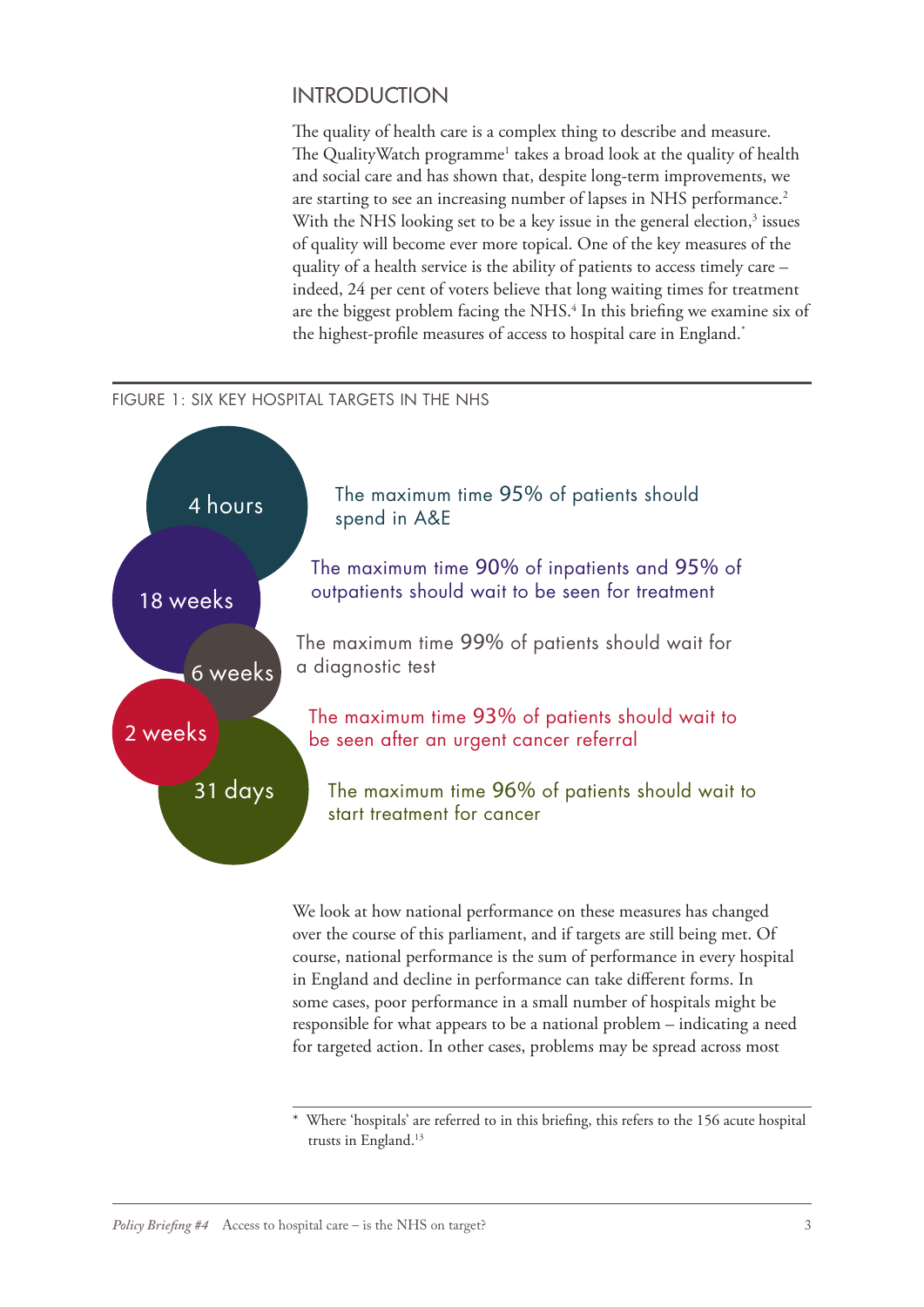hospitals – which suggests that a more universal approach to finding solutions is needed. There is also a question about the extent to which performance problems are the result of periods of high demand;<sup>5</sup> we explore how changes in activity relate to performance in these measures. We look beyond the basics to ask some key questions:

Is the NHS meeting national targets?

нĦ Do all hospitals follow the same trend?

- 
- Do changes in activity relate to changes in performance?
- - **Hill** Does performance on different measures cluster within hospitals?

#### UNDERSTANDING ACCESS TARGETS

The ability to access timely care, for a wide range of different services, is one of the most commonly used markers of quality for health systems. We have chosen six key measures of access to hospital care. These are some of the key targets set out in *The Handbook to the NHS Constitution6* and their importance was reinforced in a joint letter to hospitals from the chief executives of NHS England, the Trust Development Authority and Monitor in September 2014.7

Broadly speaking, a 'target' is a rule that states that a service needs to be delivered within a specific time frame, to a certain proportion of patients. They are typically explicit statements of political priorities, and the length of time patients were waiting to access services in the early 2000s resulted in the creation of target waiting times.<sup>8</sup> These set a maximum time that patients should expect to wait, and the target that only a certain percentage of people should wait longer than that (to allow for genuine clinical exceptions). Although many targets were introduced around this time, the access targets tended to be prioritised and motivated with specialist improvement programmes, increases in funding and relentless performance management.<sup>9</sup>

There were huge gains made – for example in 2000, on average people were waiting 12 to 13 weeks for inpatient treatments; this had fallen to around four to five weeks by 2008.10 The principle of accountability and performance management through targets was continued by the Coalition Government in the form of the NHS Mandate<sup>11</sup> and the NHS Outcomes Framework.<sup>12</sup>

To compare performance in different measures over the same time, data have been aggregated into quarters and we looked at performance since Quarter 1 in 2010/11 (April to June 2010), to cover the course of this parliament. Looking beyond the England average, we also highlight how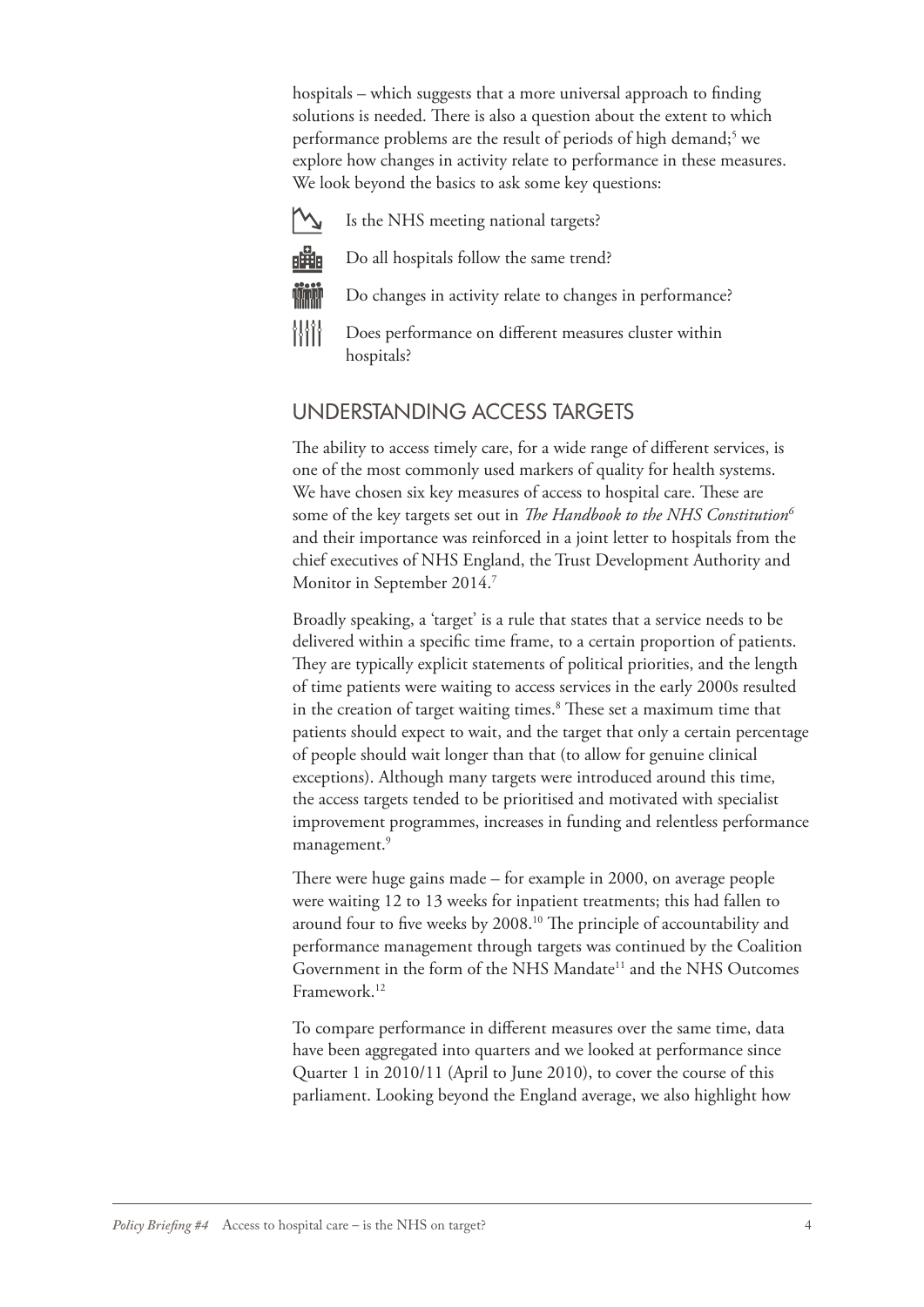performance against each target has changed at hospital level. This analysis includes the 156 acute trusts in England.<sup>13</sup>

We show performance in 'top' and 'bottom' hospitals for each measure, defined as the performance of the 15th ranked hospital (the top ten per cent, or first decile) and the 141st (the bottom ten per cent or ninth decile) in each quarter.

As hospitals differ in the range of services they offer not all hospitals will be included in each measure. For example, a hospital may not have a major A&E unit (so won't report against the four-hour A&E target) but may run diagnostic tests (so will report against the six-week diagnostic test target). Percentile ranking of hospitals was adjusted accordingly. Additionally, hospitals may not report data consistently in all time points – possibly due to data issues. Although other providers appear in some measures, using only these 156 we hoped to provide a consistent a picture as possible. As the purpose of this analysis is not to comment on how particular hospitals have performed, they have been anonymised in this briefing.

It is important to note that firstly, this analysis presents just a handful of measures and that secondly, targets only provide a snapshot of a particular service; there are many more indicators available, which can contribute to a more sophisticated picture of how well people access hospital services. Beyond these there are many more factors, such as the nature and quality of local social care and primary care services, that affect how people access hospital services, so it is important to consider this analysis in that context. There are programmes of work which track a wider range of measures, such as QualityWatch.<sup>1</sup> All data in this briefing are from NHS England.<sup>14</sup>

#### IS THE NHS MEETING NATIONAL TARGETS AND ARE ALL HOSPITALS FOLLOWING THE SAME TRENDS?

#### A&E ATTENDANCES

Every minute an average of 40 people arrive at an A&E department in England and the number of annual attendees has increased markedly over time. In 2003/04 the number of people attending A&E was 16.5 million; this number grew to 21.8 million in 2013/14.15

The key access measure for A&E in England is the four-hour target. This counts patients who spend more than four hours between arriving at A&E and leaving the department (having been either discharged or admitted to hospital). This is particularly challenging for major A&E departments, which treat the most serious cases. It is performance at these major departments which is examined in this briefing.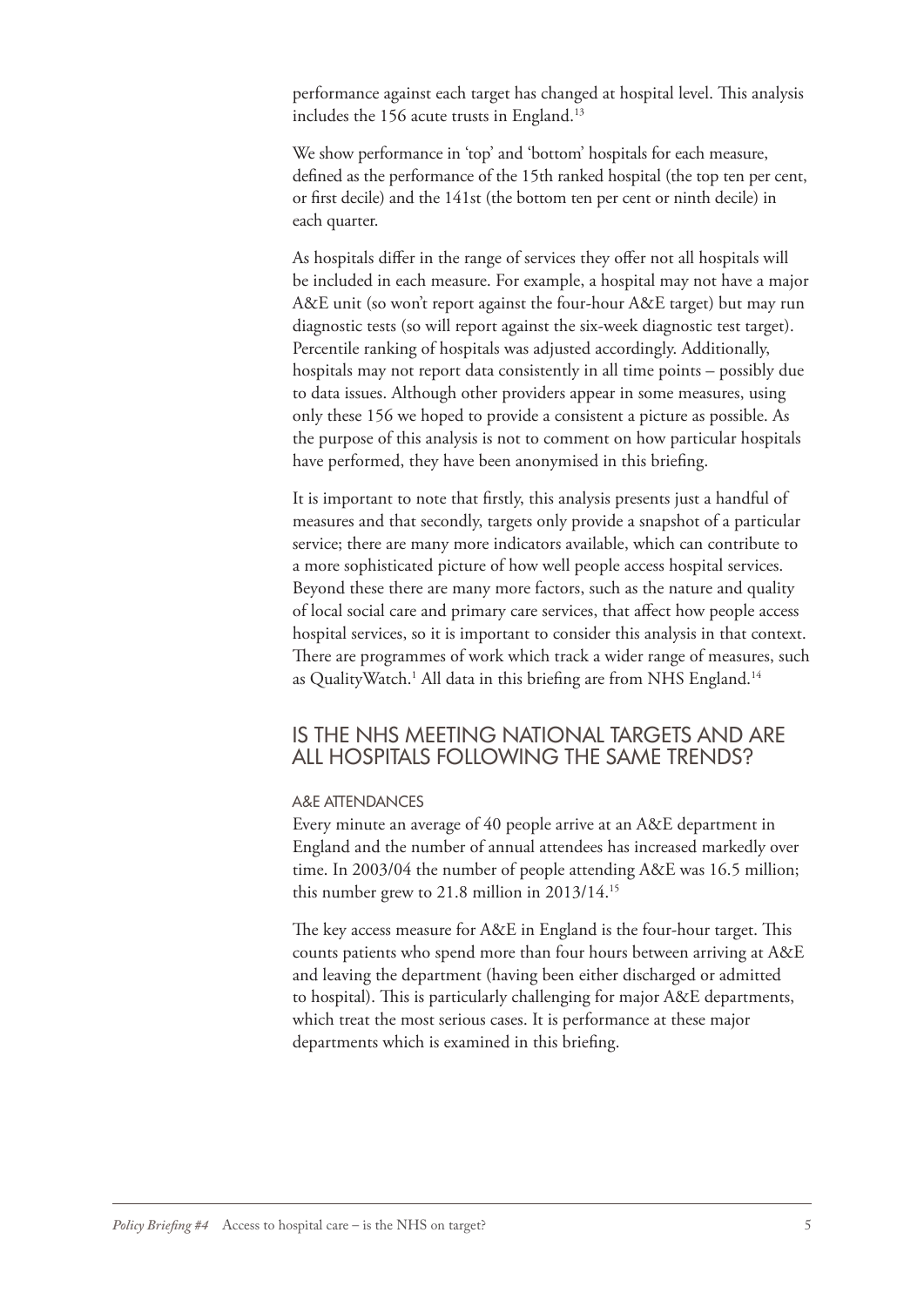



Average performance at hospital level against the four-hour A&E target has gradually deteriorated over time, with the national target being missed in major A&E departments every quarter since the second quarter of 2012/13 (see Figure 2). There are many reasons for this, which have been discussed at length elsewhere.16 However, the figure demonstrates two important points. First, performance against the target (which had been sustained from 2005 to 2010) has declined notably at national level. Second, the decline in both the top and bottom ten per cent of hospitals shows that the majority of hospitals have been affected.

Although these changes indicate a reduction in performance, it is worth remembering that the vast majority of patients are still spending less than four hours in major A&E (as shown in Figure 3).



FIGURE 3: THE PERCENTAGE OF PATIENTS SPENDING LESS THAN FOUR HOURS IN A&E

 $^*$ This chart compares performance in Q3 2010/11 to Q3 2014/15 in major A&E departments.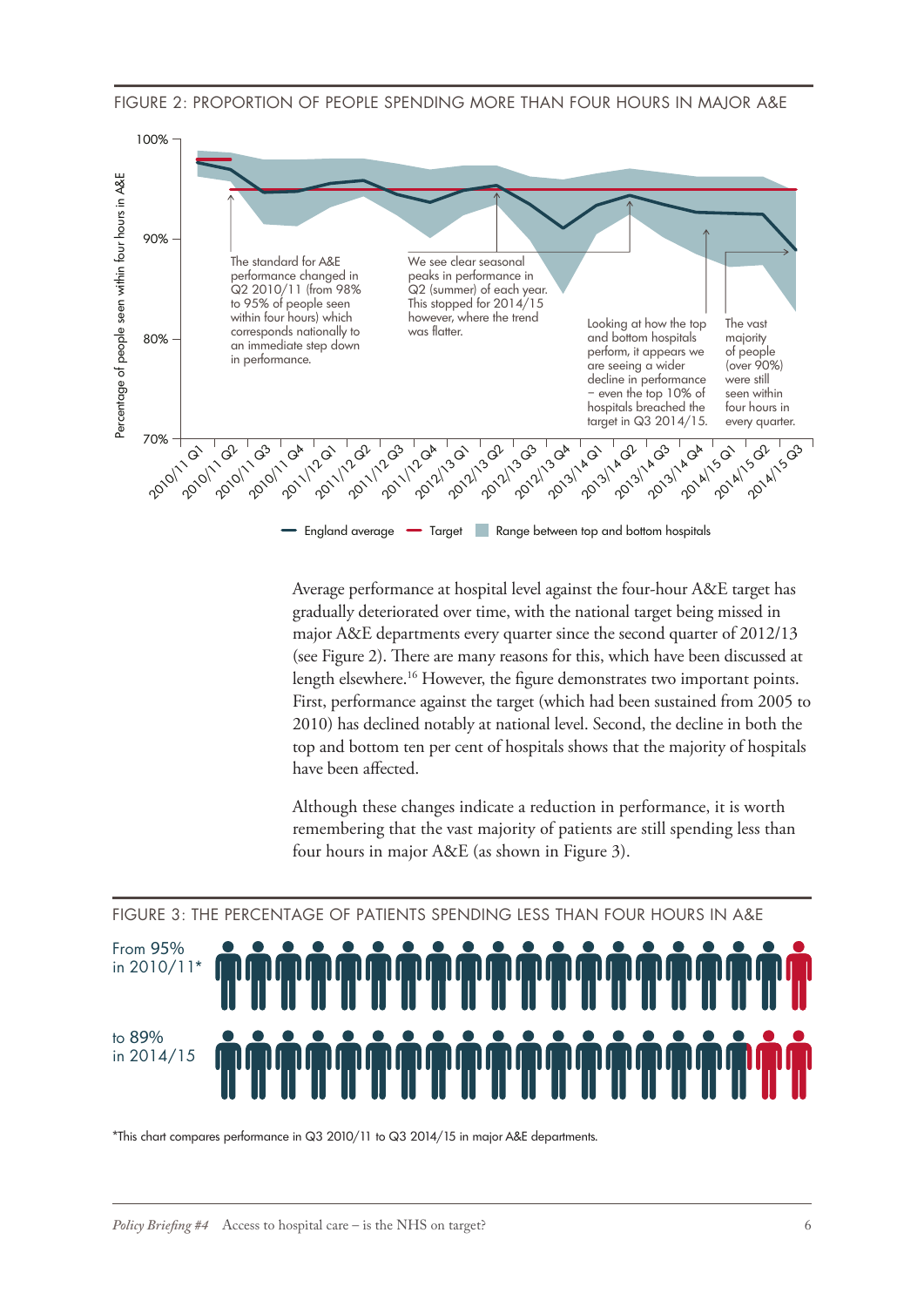#### PLANNED TREATMENT

How long they wait for treatment is hugely important to patients and their families. Planned treatment includes both inpatient and outpatient appointments. Inpatient treatment includes significant operations such as hip replacements, which may require the patient to stay in hospital. Outpatient treatments include more minor procedures, such as a session of rehabilitation after a fall. There were a total of 13.3 million planned inpatient and outpatient treatments in England in 2008/09; this increased to 13.9 million in  $2013/14$  – roughly 50,000 every working day.

The importance of reducing waiting times for planned treatments was recognised in March 2010, when the target was added as a patient right to the NHS Constitution. It states that 'patients who need non-emergency treatment should start it within 18 weeks of referral from their GP or consultant'.6 This comes with the target that 90 per cent of inpatient treatments and 95 per cent of outpatient treatments start within 18 weeks. Patients who choose to wait longer for treatments, or cases where there is a clinical decision to delay the start of treatment, are excluded from these targets.



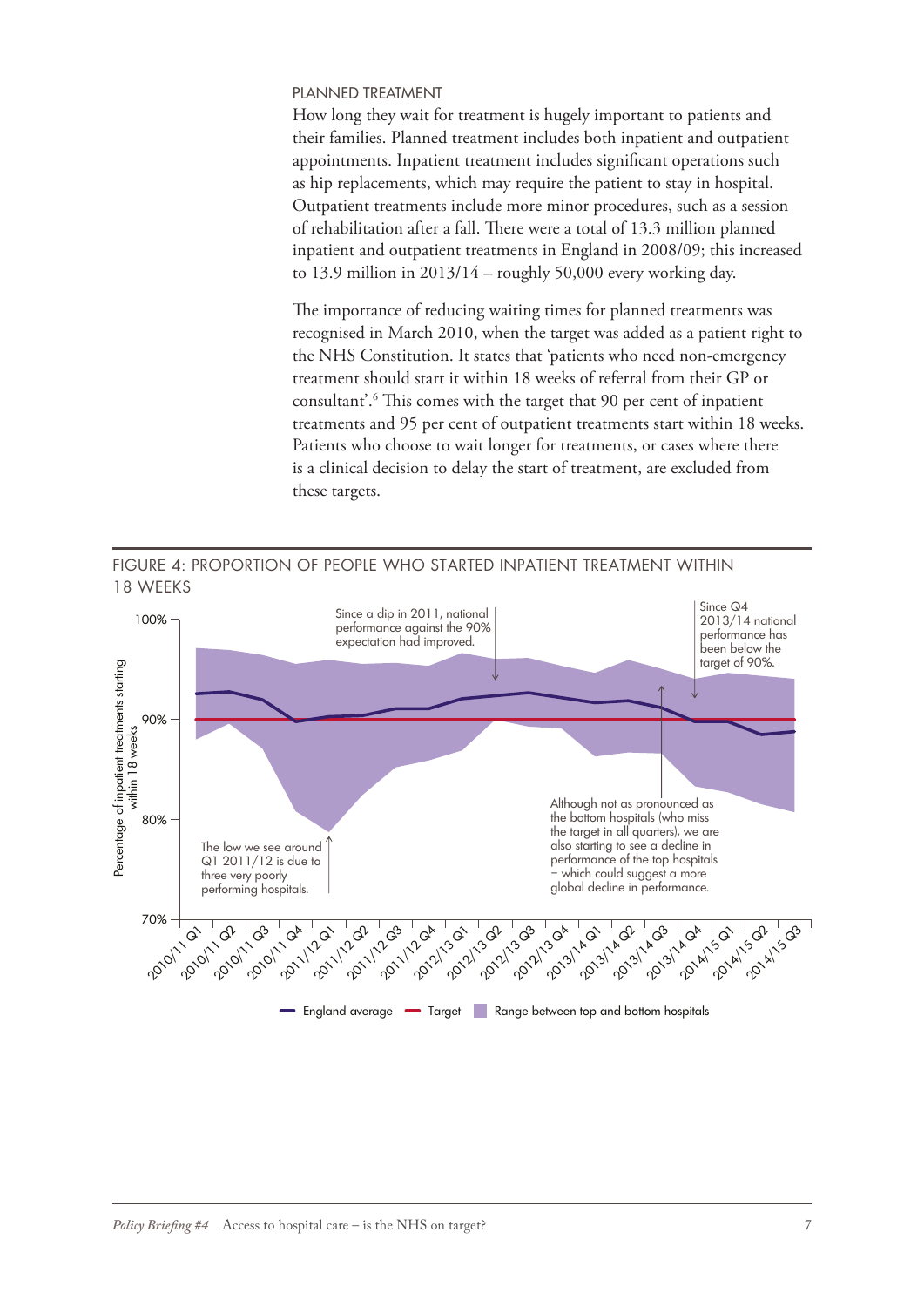Despite generally good performance against the 18-week target up to the end of 2013/14, in recent quarters there has been a notable decline (see Figure 4). This appears to be consistent across hospitals, with the top and bottom ten per cent of hospitals following the downward trend.

In August 2014, the Secretary of State for Health, Rt Hon Jeremy Hunt MP, announced a 'relaxation' of the 18-week treatment waiting time targets.<sup>17</sup> This was intended to give hospitals breathing space to treat people who had been waiting the longest time (over 52 weeks) for treatment and allowed hospitals to temporarily breach their 18-week targets without penalty. The relaxation of the target has come with an associated decline in national performance in the second and third quarters of 2014/15. It is unclear how successful this initiative will be and there are real doubts around whether hospitals will be able to prioritise the treatment of those waiting longest.<sup>18</sup>

However, just like A&E, while performance has fallen below the target level, the majority of patients are still receiving treatment within the expected timeframe (as shown in Figure 5).

FIGURE 5: THE PERCENTAGE OF PATIENTS RECEIVING INPATIENT TREATMENT WITHIN 18 WEEKS



\* This chart compares performance in Q3 2010/11 to Q3 2014/15.

Performance for inpatient treatments has declined in recent quarters, but is this also the case for outpatient treatments (Figure 6)?

In the longer term, performance against the 18-week outpatient target has been good; however it has declined in recent quarters. In the second and third quarters of 2014/15, this came close to breaching the target for the first time. As above, the 'relaxation' of targets was in effect in these quarters so may explain this decline.

Compliance with the 18-week threshold is just one aspect of measuring waiting list performance; there are many other measures that contribute to the overall picture. These include the median time people spend waiting for treatments or counting the small number of people who wait a very long time (over 52 weeks) for treatment.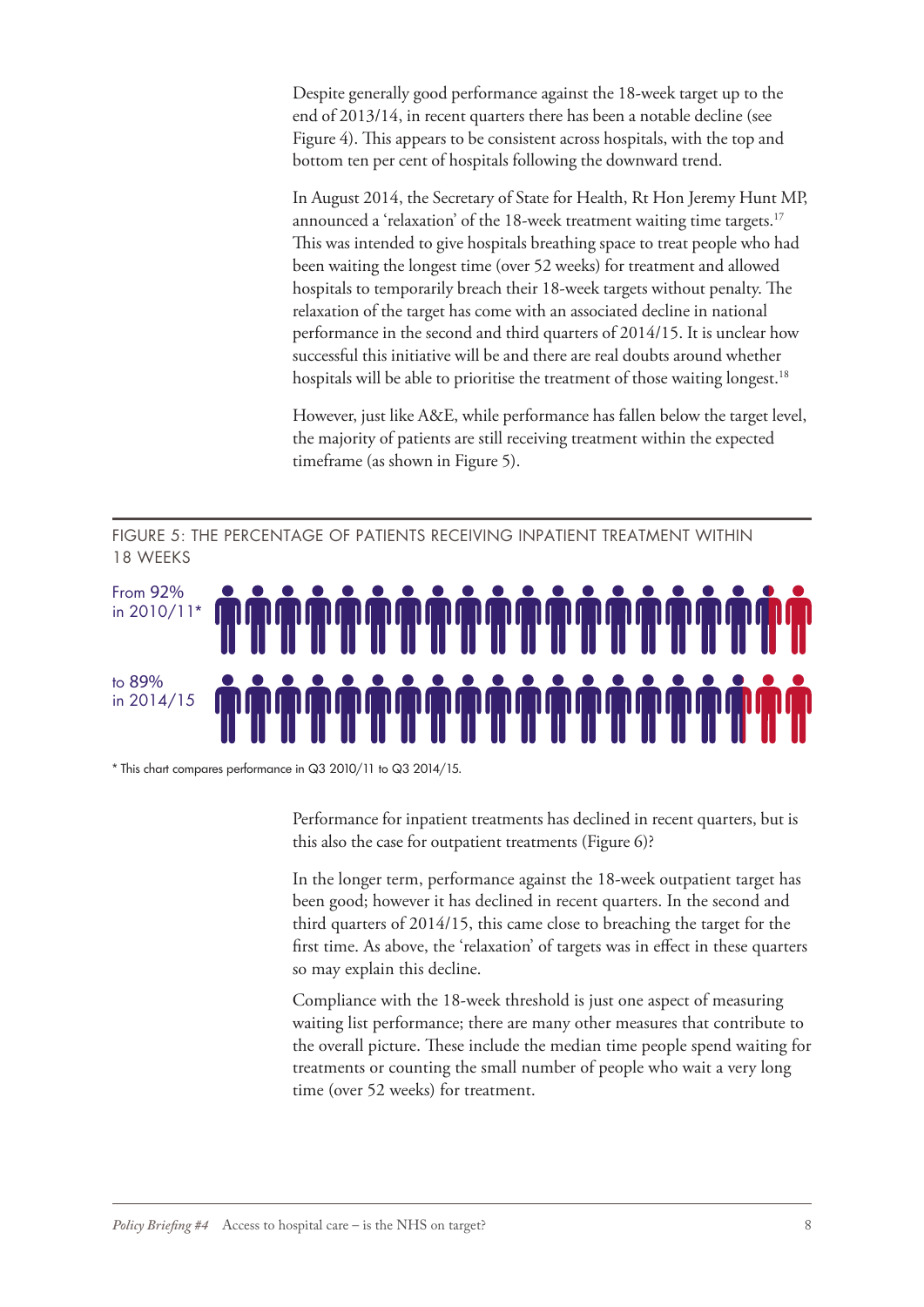FIGURE 6: PROPORTION OF PEOPLE WHO STARTED OUTPATIENT TREATMENT WITHIN 18 WEEKS



To stop the list from growing, the number of people leaving to start treatment has to be greater than the number of new people joining. This means that if many more people join the list needing treatment, hospitals need to increase the number of treatments they do. This activity – the number of inpatient and outpatient treatments – has changed very little over time. From 2013/14 (Quarter 3) to 2014/15 (Quarter 3), the number of inpatient treatments actually decreased slightly (by roughly 3,000) and the number of outpatient treatments grew by two per cent (roughly 53,000). However, we know that the number of people being referred for treatment or on the waiting list increased by three per cent in the same period: at the end of Quarter 3 there were 2.9 million people waiting for inpatient or outpatient treatment. It is therefore likely that the decline in performance against these measures is due in part to activity not increasing to match the growing number of people waiting for treatment.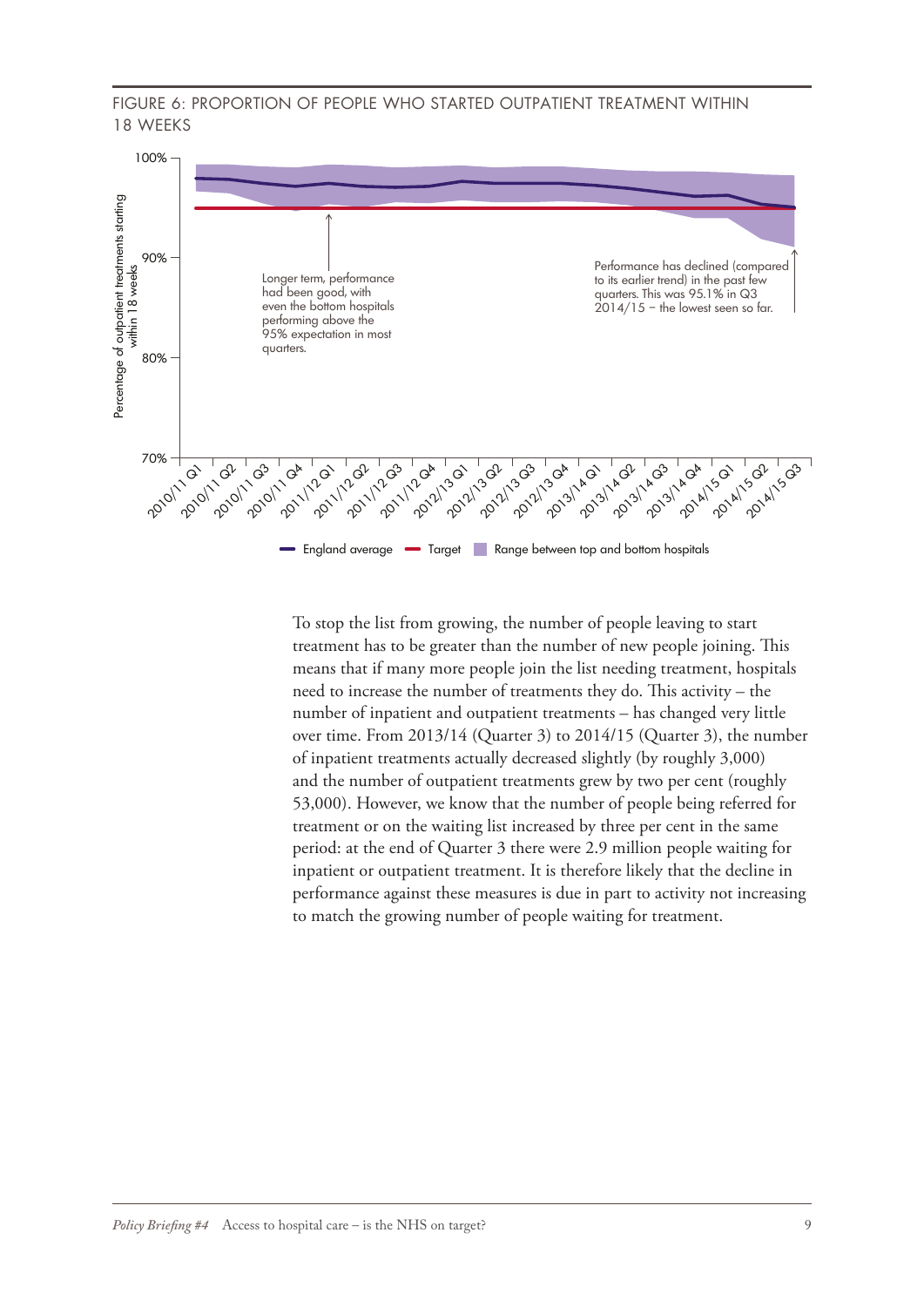#### DIAGNOSTIC TESTS

Just as waiting for treatment is undesirable, so is the time spent waiting for a diagnostic test to discover which treatments may be needed. Every year the NHS performs millions of diagnostic tests and the number has grown markedly over time, from 6.6 million in 2010/11 to 8.8 million in 2013/14. The six-week target for diagnostic testing (see below) includes 15 key tests covering three broad groups: imaging, physiological measurement and endoscopy.19 These are tests such as: Computer Tomography (CT scans) used to look for tumours, urodynamic tests to look at how the bladder is working or gastroscopy tests, where a camera is used to look inside the stomach.

In the NHS, diagnostic tests and treatments are strongly linked. In order for treatments to start within 18 weeks, patients should undergo any diagnostic tests they have been referred for within six weeks. This was first introduced as a 'milestone' in March 2008 and was updated in 2012/13, with the target that 99 per cent of patients referred would have their test within that time.<sup>20</sup>



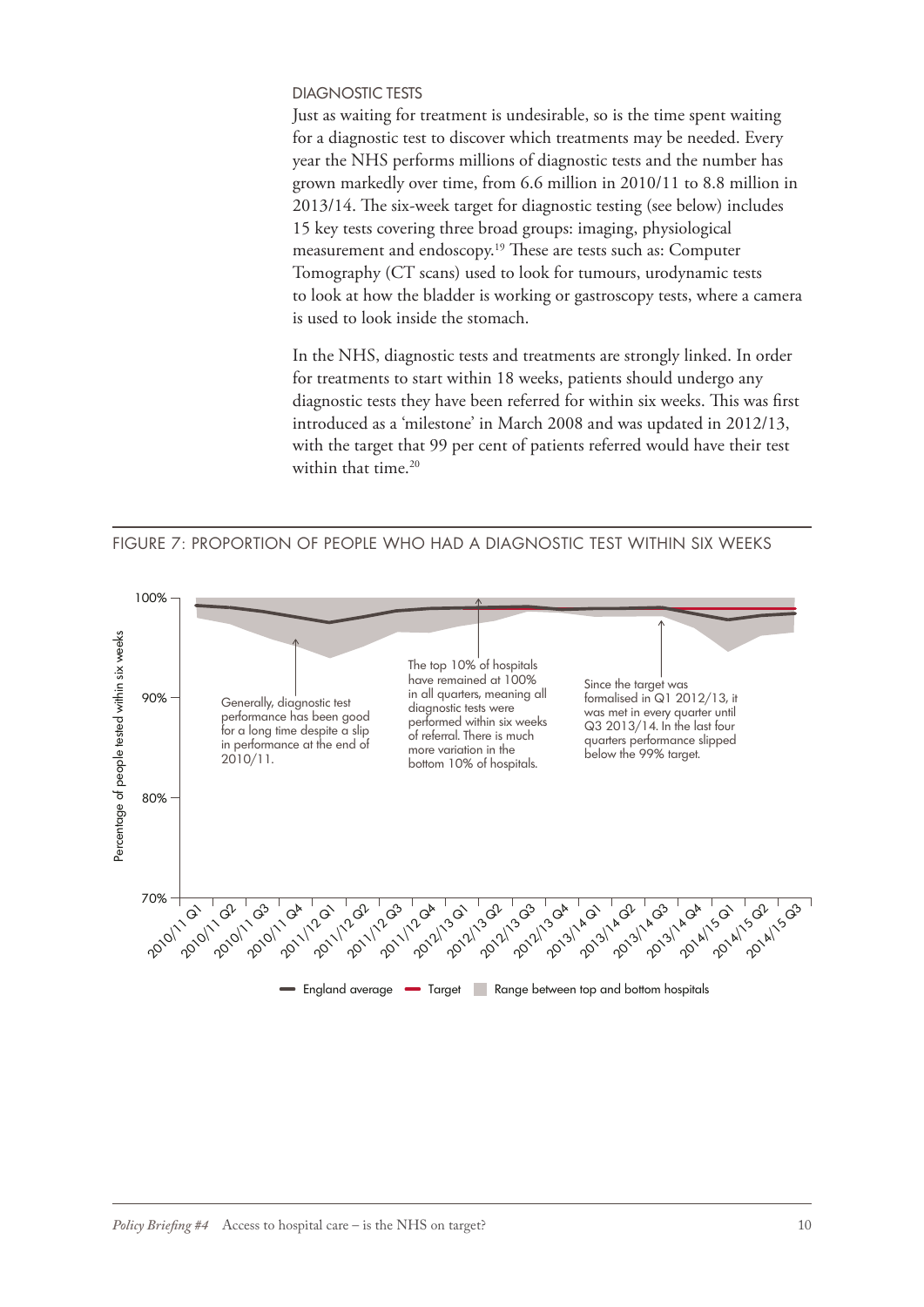The diagnostic test target is one of the most frequently achieved of those described in this briefing, despite having the highest expectation (99 per cent) for patients meeting the target (see Figure 7). The number of people being referred for a diagnostic test has increased greatly over this time. Quarter 3 of 2014/15 saw an increase of over 240,000 more tests than Quarter 3 of 2013/14 – an 11.5 per cent increase in one year. This is one of the biggest increases in activity of all the measures included in this briefing.

There are seasonal peaks in the number of tests happening in winter of each year, but this is not reflected in a decline in national performance. This suggests that, at least looking at a national level, changes in demand for diagnostic tests appear to be accommodated comfortably. On this measure the range in hospital-level performance is also narrower, with the top hospitals remaining at 100 per cent performance in all quarters.

#### URGENT CANCER REFERRAL

There are some additional targets for patients who may have cancer. The first is that patients referred from a GP with suspected cancer should be seen by a specialist (in an outpatient appointment) within two weeks. This was introduced in *The NHS Cancer Plan* in 2000;<sup>21</sup> the target that 93 per cent of patients would be seen within two weeks was introduced in 2009. This was to ensure that cancer would be diagnosed as early as possible, so that vital treatment can begin (see Figure 8).

#### FIGURE 8: PROPORTION OF PEOPLE BEING SEEN WITHIN TWO WEEKS OF AN URGENT CANCER REFERRAL

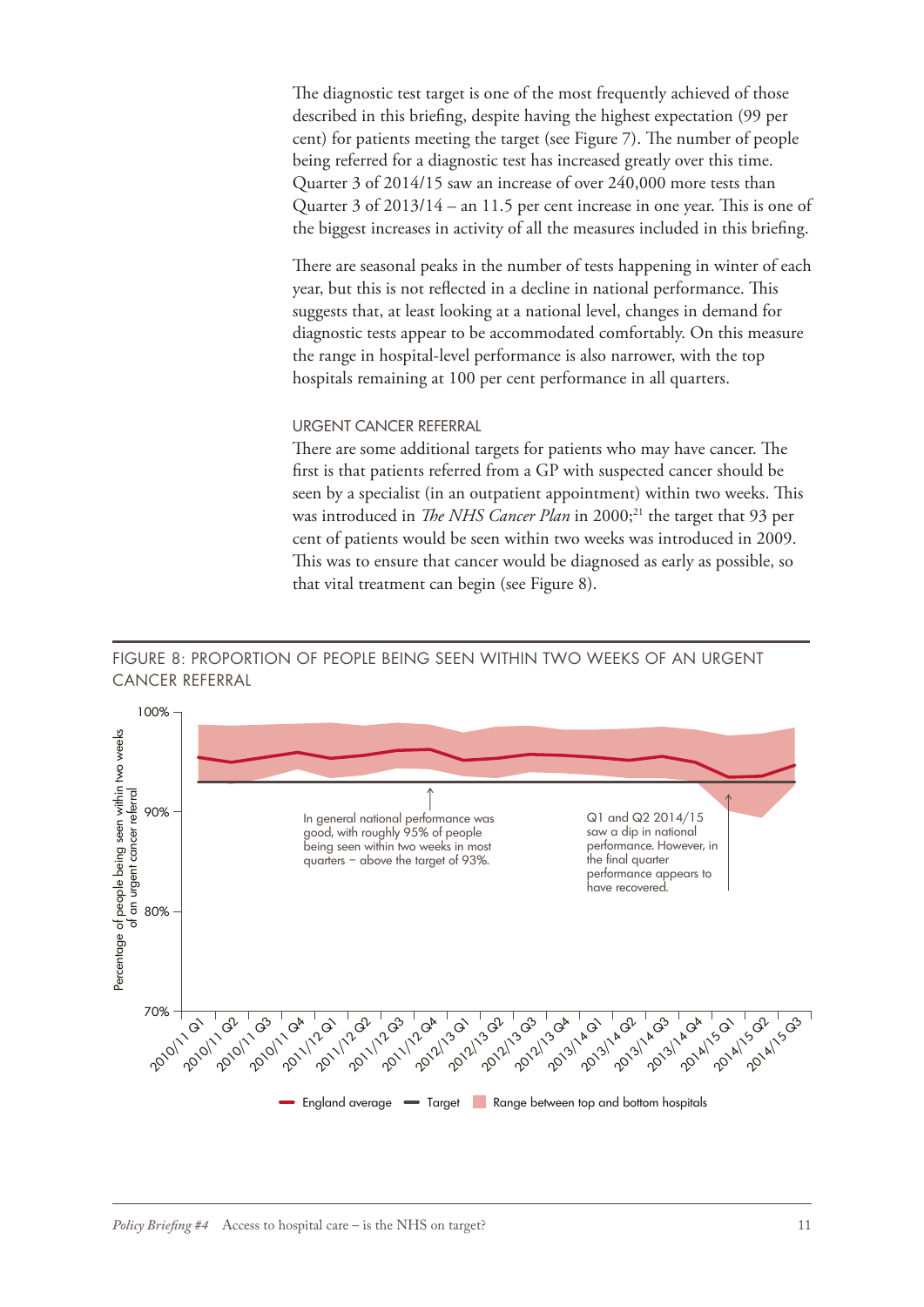Despite a dip in the last few quarters, performance against the urgent cancer referral target is one of the better-performing measures looked at in this briefing. The number of people referred with a suspected cancer has been increasing and in Quarter 3 of 2014/15 there were 45,000 extra referrals compared to the year before – a 12.7% increase. This is a large increase in activity, which may have contributed to the decline in performance seen in recent quarters. Despite this increase the target is still being met nationally, which suggests that hospitals are so far able to cope with these changes.

#### CANCER TREATMENT

Another aspiration introduced in *The NHS Cancer Plan* in 2000<sup>21</sup> was that, once diagnosed, patients should start treatment for cancer within 31 days. The associated target is that 96 per cent of patients start their treatment within 31 days. Again, this is to ensure that people are able to start vital treatment without delay (see Figure 9).

FIGURE 9: PROPORTION OF PEOPLE WHO STARTED TREATMENT FOR CANCER WITHIN 31 DAYS

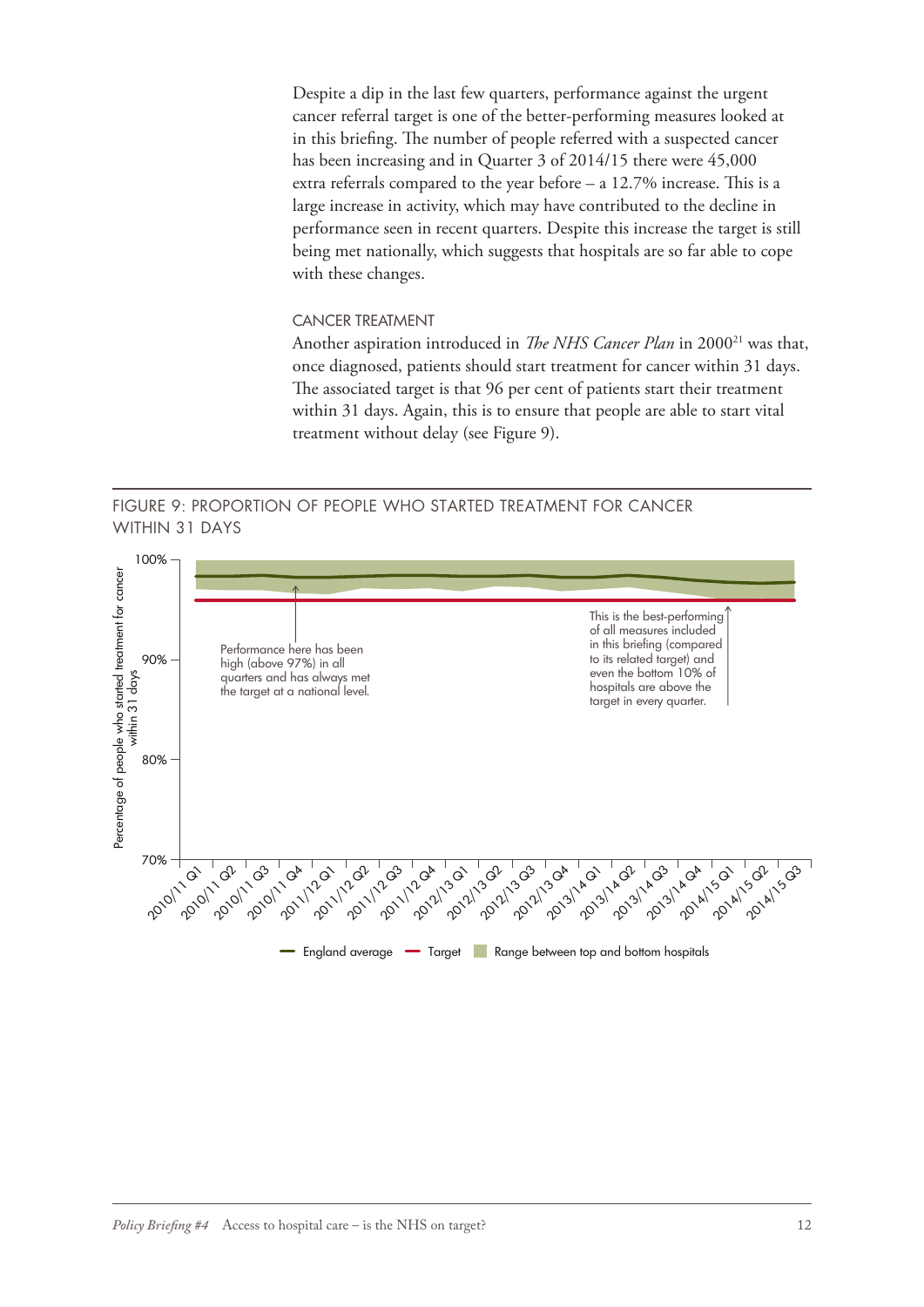Again, this is a strongly performing measure. However, it is worth noting that this is the measure which includes the lowest number of patients and that activity has increased little over time. In the third quarter of 2014/15, this was 350 more than the previous year – increasing from 68,780 to 69,130.

There are several other targets for treating people who may have cancer. Some of these cover waiting times for specific cancers or for specific treatments.6 This analysis only includes the two most well-known targets which cover all cancers and all treatments. Performance against these appears to be good, but we know there has been declining performance in other targets. The target which covers the whole pathway – from referral, diagnosis and first treatment, that 'a maximum two-month (62-day) wait from urgent referral for suspected cancer to first treatment for all – was missed in the last four quarters.<sup>22</sup> So while some targets are holding up, there are signs of concern elsewhere.

#### SUMMARY

Longer-term performance in these access targets has been good, but we have seen a decline in performance (compared to earlier trends) in nearly all measures in the most recent quarters. Out of the six measures included, three – A&E, inpatient treatment and diagnostic tests – missed their target at a national level in the last quarter. Although still meeting their target, there has been some decline in performance for cancer referral and outpatient treatment. Cancer treatment is the only measure maintaining past performance.

These trends appear to be echoed throughout all hospitals, with the top and bottom ten per cent following similar deterioration in performance against most measures. In particular A&E, inpatient treatment and outpatient treatment all show a more global decline in performance against their targets.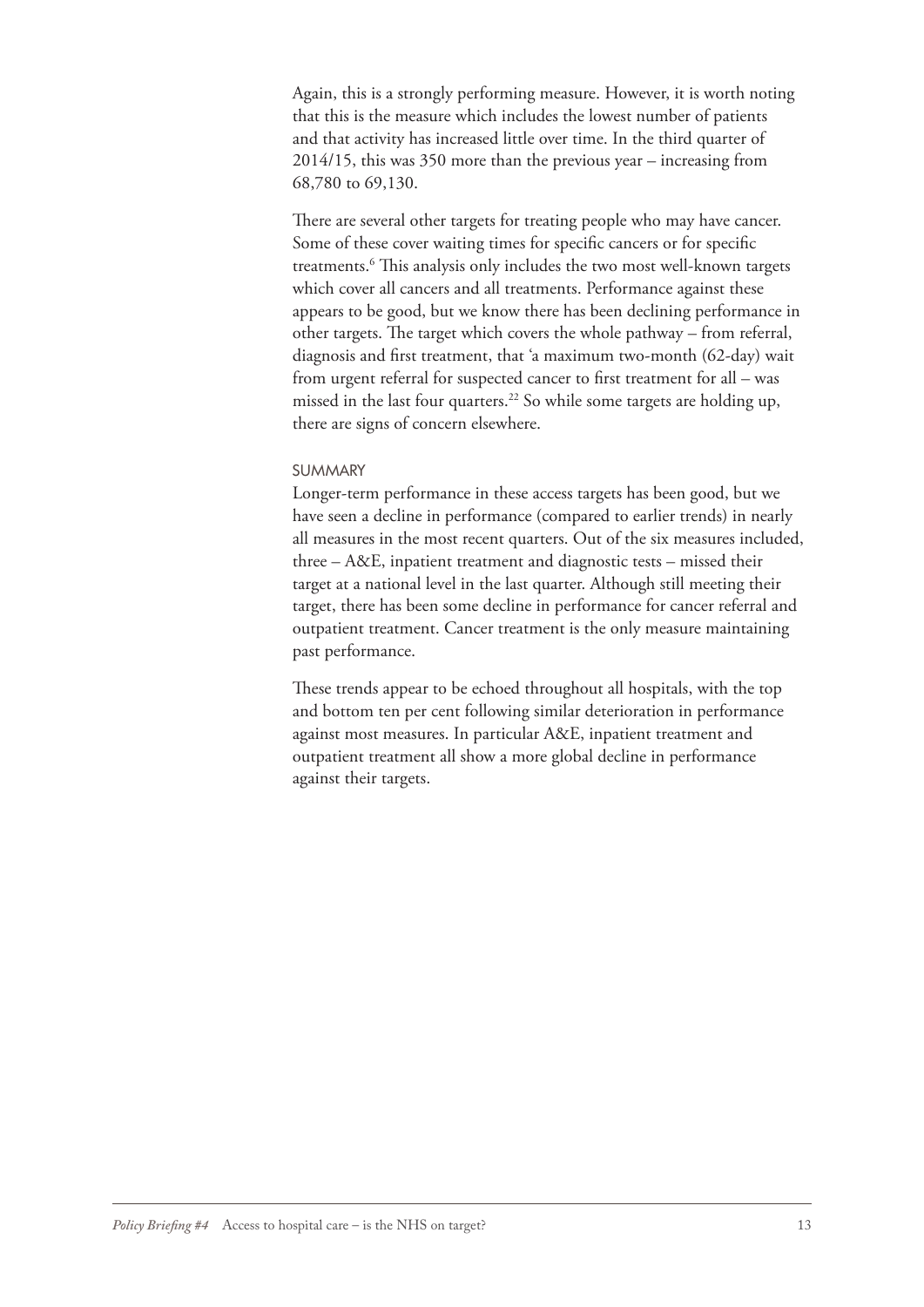#### DO CHANGES IN ACTIVITY RELATE TO CHANGES IN PERFORMANCE?

A common theme when discussing NHS performance is to cite the growing demand for services. It may be that longer waiting times are the result of simply seeing more people in the hospital system. Clearly it is crucial to understand how much a change in activity – the number of people or procedures – has affected performance. Figure 10 shows how much activity has changed and how many patients or procedures that affects, comparing the third quarter of 2013/14 to the third quarter of 2014/15.

#### FIGURE 10: HOW ACTIVITY HAS CHANGED AND HOW MANY PATIENTS OR PROCEDURES THAT AFFECTS; COMPARING Q3 2013/14 TO Q3 2014/15



Note: percentages have been rounded

Figure 10 shows an increase in activity over the last year in all measures except inpatient treatments, but does this link to a decline in performance? Figure 11 shows how changes in activity (comparing the third quarter of 2013/14 to the third quarter of 2014/15) relate to changes in performance over that time.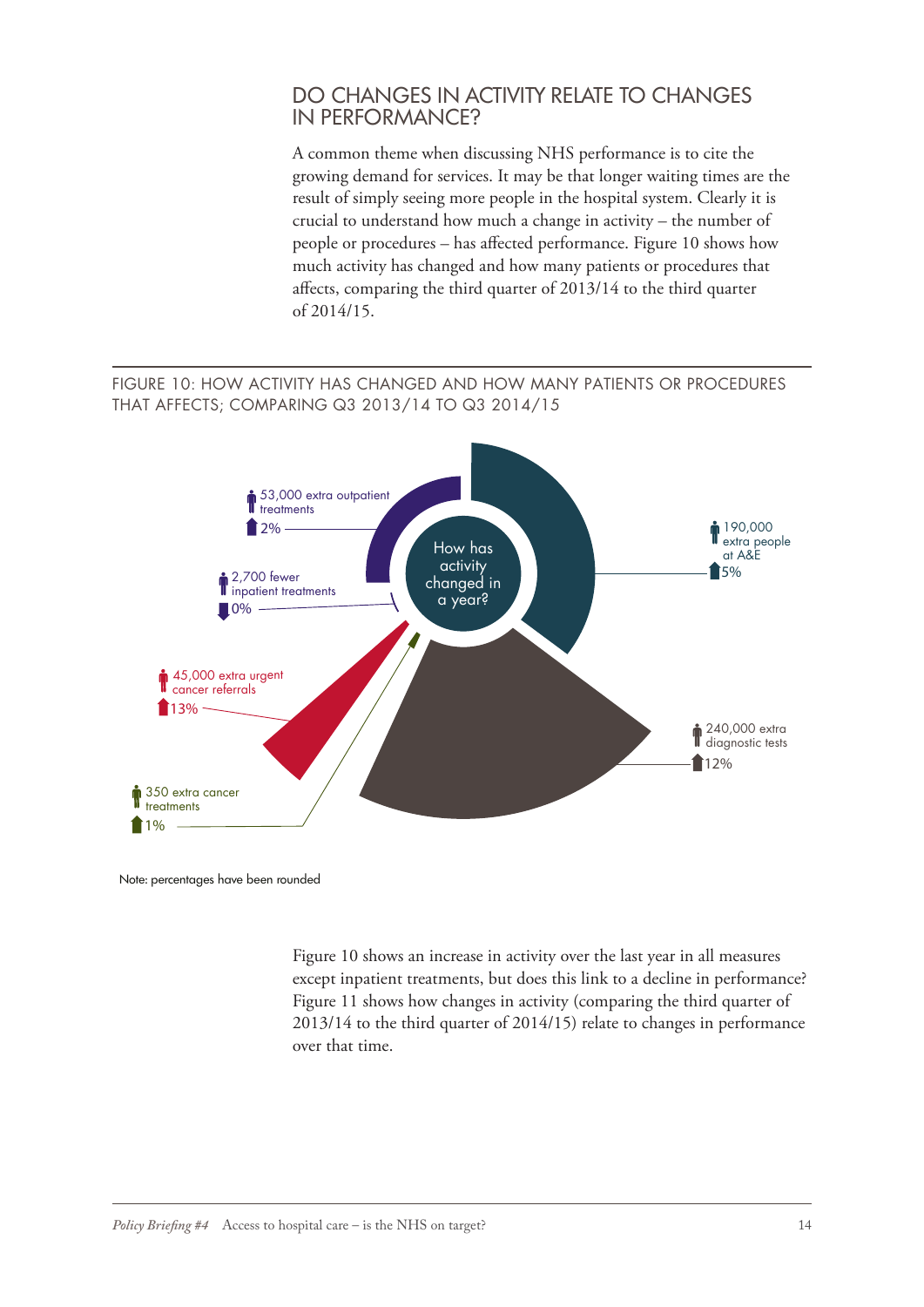



For half our measures – A&E, outpatient activity and cancer treatment – activity and performance have changed at a similar rate; with the increase in activity being roughly similar to the decrease in performance. This might suggest that, for these measures, the increase in activity may be contributing to the decrease in performance. However, we see different relationships in our other measures.

Diagnostic tests and urgent cancer referrals have seen huge increases in activity (11.5% and 12.7% respectively) but only a relatively smaller decline in performance in each case (-0.6% and -0.9%). This suggests that these measures have coped well with large increases in activity. Finally, inpatient treatment has actually had a small decrease in activity (-0.3%) but a much bigger decline (-2.5%) in performance, suggesting something much more complex is happening. Figure 11 shows that an increase in activity doesn't always relate to a decrease in performance; this relationship is not clear-cut and we need more research to understand what – beyond activity – is contributing to changes in performance.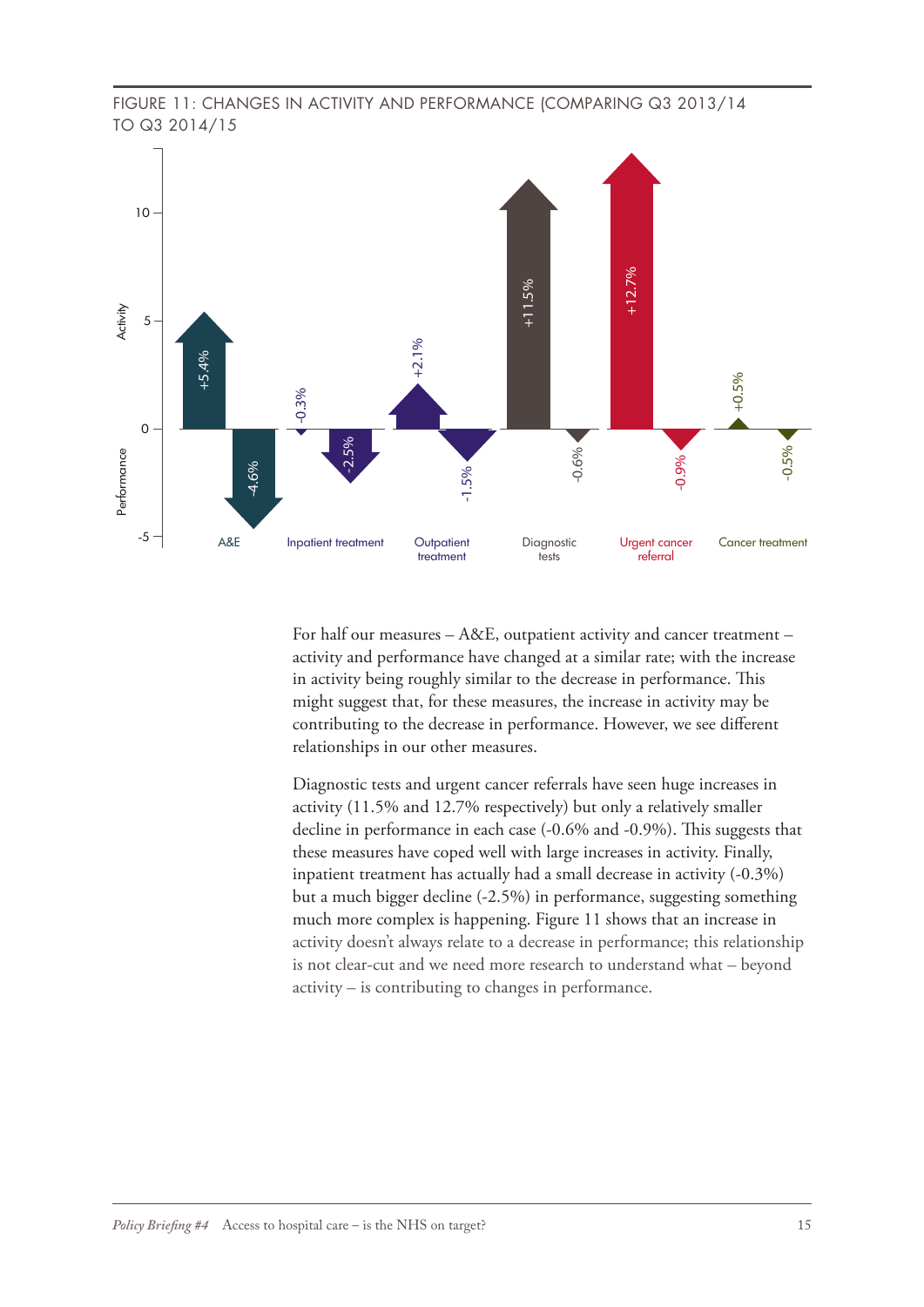#### DOES PERFORMANCE ON DIFFERENT MEASURES OF ACCESS CLUSTER WITHIN HOSPITALS?

The analysis above shows that performance is declining against many measures of access, but also that in each measure many hospitals continue to meet the target, while others were falling short. A key question is whether the same hospitals are missing the target in all measures. Unpicking this relationship should help us understand if certain hospitals are struggling to cope in many areas of the system or whether many hospitals are struggling with the same things.

Understanding the relationship between separate but interlinked services is a complex problem. Correlations between access measures at hospital level are typically weak, but this could in part be due to the range of performance being tightly distributed around the targets. At face value, though, it does suggest that performance against one target (such as A&E) has little relationship to another target (such as inpatient treatments) at a hospital level.

Another approach is to construct a heat map for whether or not hospitals achieved their targets in 2013/14 (see Figure 12). In this figure, each row of the circle is an access measure and each slice is a hospital, with squares coloured green where a target is met and red where it was missed. Hospitals are ordered by the number of targets met, from left to right.

One clear feature of the heat map is that colours cluster along the rows (that is, within target areas and across hospitals) rather than within the slices (hospitals). This suggests a more systemic problem that is affecting the delivery of the target in many hospitals, rather than issues with the performance and management of individual hospitals.

It is interesting that many hospitals are failing to meet the target for diagnostic tests, even though national performance is very good. This is due to a very high threshold and the inherent limitation of presenting performance as pass/fail (for example, a hospital that performs 98.9% of diagnostic tests within six weeks is not practically different from one that performs 99.0%).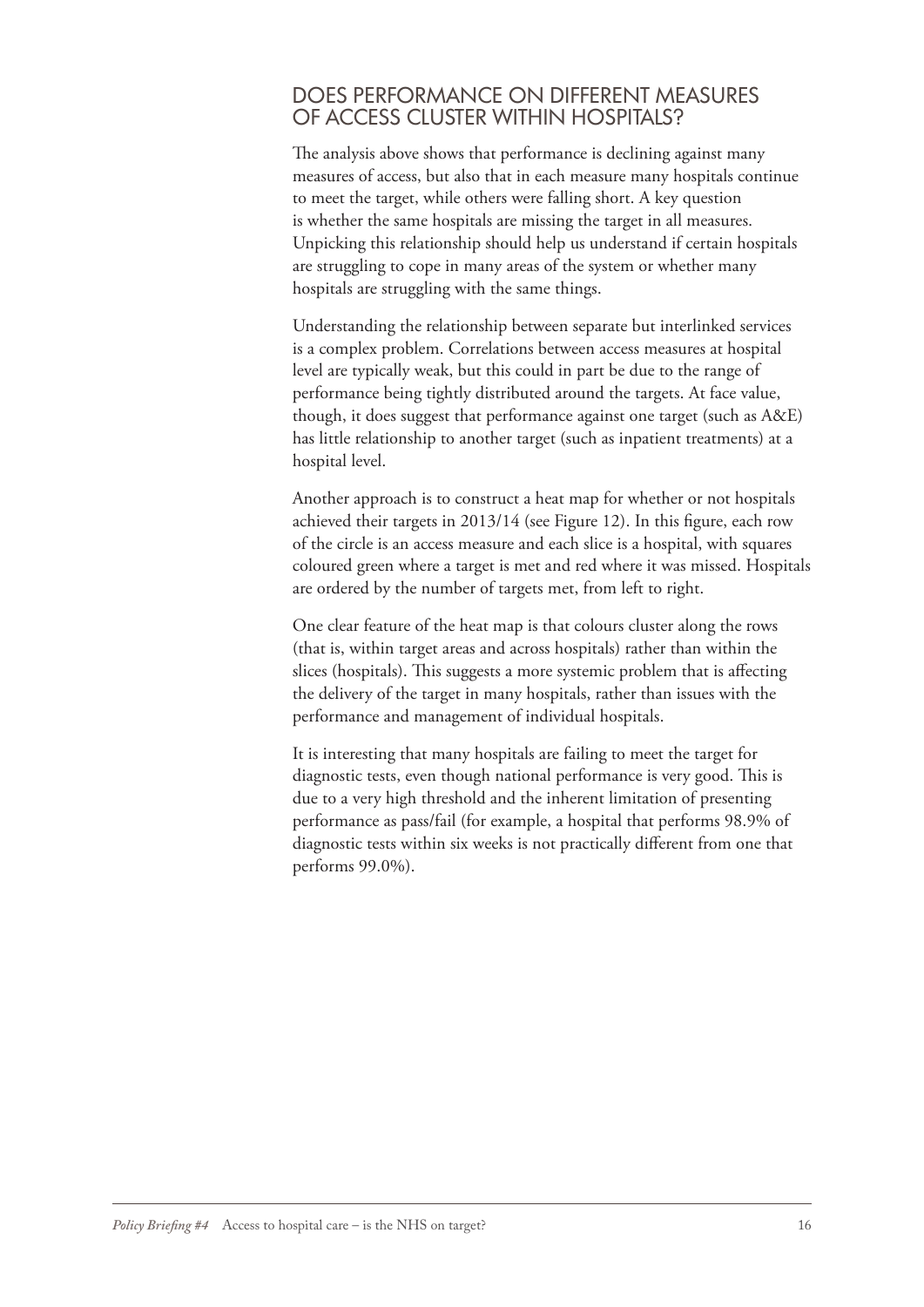#### FIGURE 12: HOSPITAL PERFORMANCE AGAINST SELECTED TARGETS IN 2013/14



In fact, there were no hospitals that failed to meet any of the six access measures in 2013/14. This suggests that applying extra pressure at hospital level is not the best approach to reversing the recent performance drop. In the cases where most hospitals were able to meet the target (such as cancer treatment and outpatient treatment) it is possible that the limited number of services not meeting the target could operate more efficiently. But again, the experience of targets in the 2000s suggests that simply increasing the pressure is unlikely to be sufficient and that additional target support programmes are required.<sup>23</sup> Lastly, measures where a large number of hospitals struggled to meet the target would be better addressed with national strategic programmes, such as the Urgent Care Review.<sup>24</sup> However, the way in which hospital performance responds to management is complex and the subject of much study and debate.<sup>25</sup>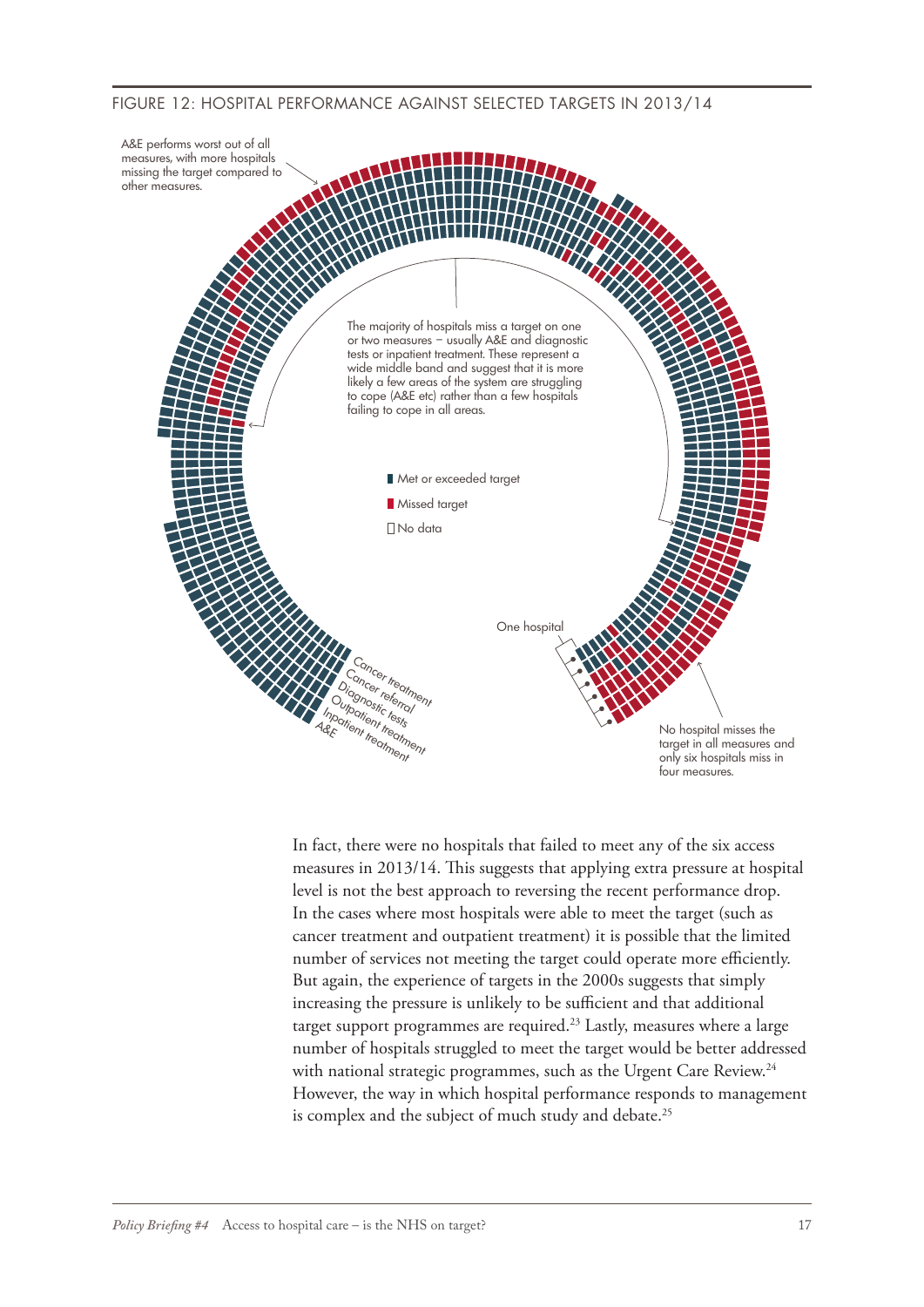#### **CONCLUSIONS**

Many of the measures we examined receive a lot of national political and media attention and whether or not the target is being met is often used as a marker of how frontline NHS services are coping with current demands. These are some of the most frequently reported and readily available data we have at a national level, so they can be an immediate and useful way to explore changes and impact. This briefing set out to ask some key questions:



#### IS THE NHS MEETING NATIONAL TARGETS?

Looking at longer-term performance, most of the access measures have been performing well. In particular, we see improvements within measures where targets had been introduced. The clear exception to this is A&E and inpatient treatments. Both have been showing longer-term decline; in particular, A&E has been breaching the four-hour target at a national level since the second quarter of 2012/13.

More generally, there has been a decline in performance (compared to earlier trends) in nearly all measures in the most recent quarters. Out of the six measures included, half – A&E, inpatient treatment and diagnostic tests – missed their target in the last quarter; and, although still meeting their target, there has been some decline in performance for cancer referral and outpatient treatment. Cancer treatment is the only measure maintaining past performance.



#### DO ALL HOSPITALS FOLLOW THE SAME TREND?

Looking at the variation in hospital performance, we are seeing a more global decline in performance alongside many national measures. While we have seen the worst-performing hospitals getting worse in most measures for a while, we have also started to see a decline at the best-performing hospitals; this is particularly the case in A&E, inpatient treatment and, to a lesser extent, in outpatient treatment. There is also much more variation in how the worst-performing hospitals perform in all measures – though this is likely to be due to the targets being so near to 100 per cent, which restricts the variation at top hospitals. This suggests the challenge of maintaining good performance is starting to show more broadly and in many hospitals. It is also important to note that, despite declining performance, the vast majority of people receive services and treatments within the target timeframes.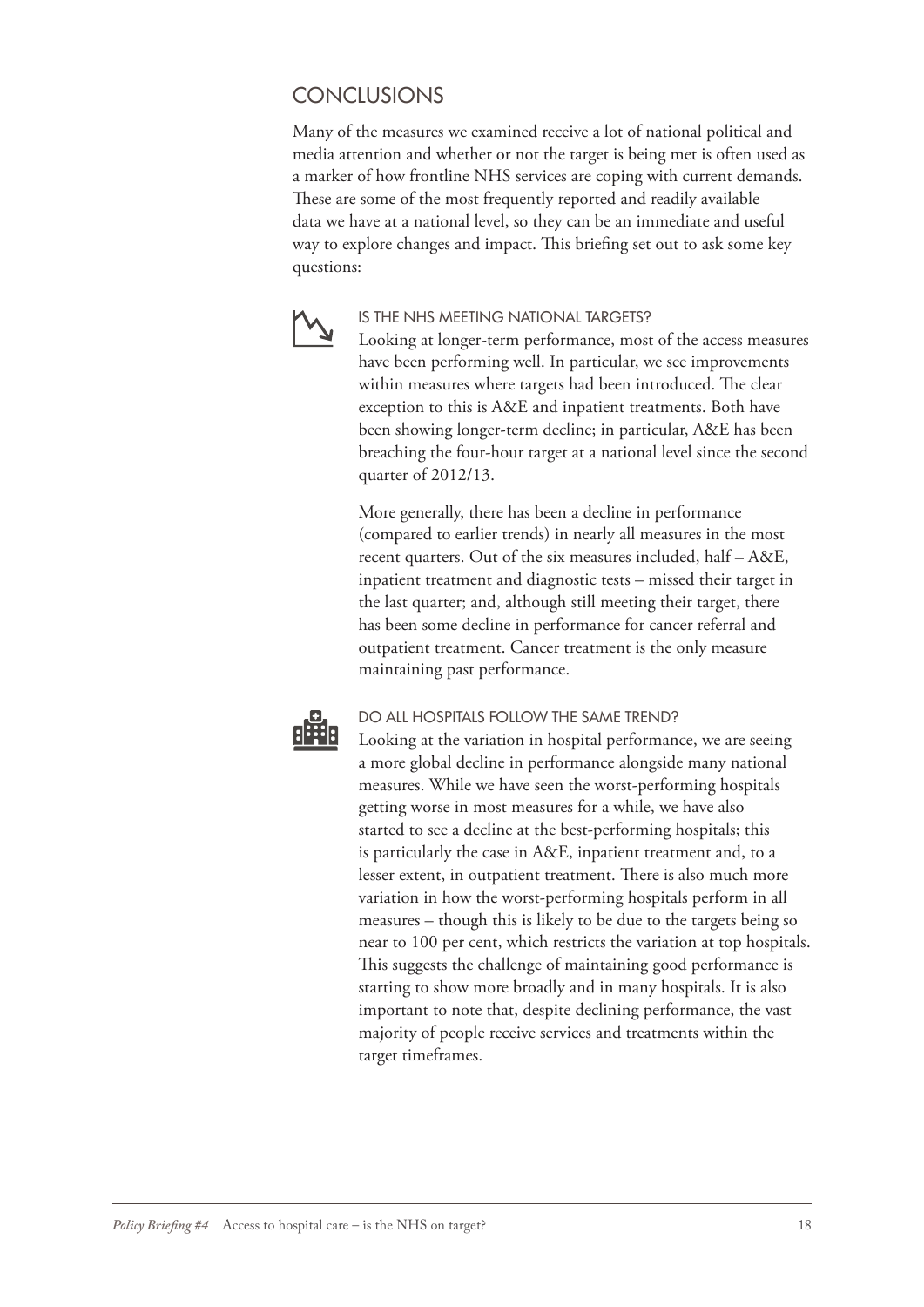

#### DO CHANGES IN ACTIVITY RELATE TO CHANGES IN PERFORMANCE?

One aim of this briefing was to explore whether we have experienced a period of high demand and how changes in activity relate to performance. The reasons for increasing activity are complex<sup>16</sup> and will be different for each service. We saw a growth in activity for nearly all measures over the last year – with the biggest increases seen for cancer referrals and diagnostic tests. However, these increases don't necessarily relate to longer waiting times. Diagnostic waits, for example, have increased greatly in number but performance has been generally maintained over the last year. There are some areas where we have seen a relatively small increase or decline in activity – such as A&E or inpatient treatments – but have shown bigger declines in performance, suggesting this is not a simple relationship. There are many other factors that contribute to declining performance, such as the complexity of the condition or procedure. However, it is important to remember how changes in activity – particularly increases – can affect performance and how hospitals plan their services for future demand.

### 

#### DOES PERFORMANCE ON DIFFERENT MEASURES CLUSTER WITHIN HOSPITALS?

We saw similar patterns of declining performance in access measures at a national level, which suggested that we would see a clear relationship between these measures at a hospital level. For example, if a hospital fails to meet an A&E target they are more likely to also miss an inpatient treatment target. We found that many hospitals were struggling to meet targets in the same areas – A&E and treatment waiting times – rather than a few hospitals failing to meet all/many access targets. This suggests systemic problems affecting the delivery of these services in many hospitals, rather than issues with performance and management of individual hospitals.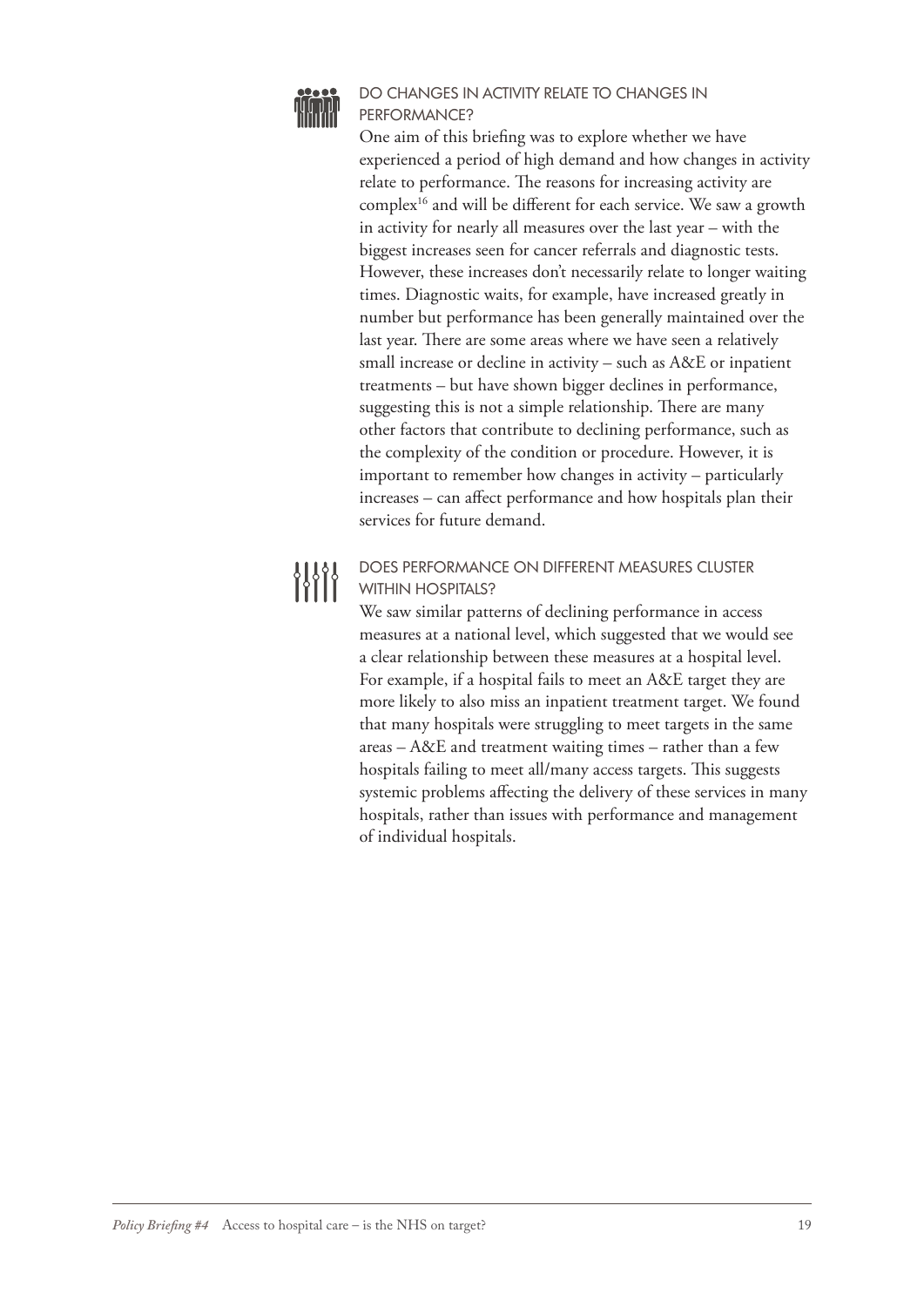#### LESSONS FOR POLICY-MAKERS AND POLITICAL LEADERS

The use of targets, together with other support initiatives, has in the past been associated with substantial gains in performance. While they merely hint at the broader quality of services, changes in performance against these targets do deserve further investigation. Simply removing targets because they become challenging to deliver may remove one visible symptom of declining performance but will do little to address the underlying cause.

The response to declining performance is crucial, and must be dictated by a deeper understanding of the nature of the decline. For example, failures linked with problems in individual services or at particular points in time may be best addressed with support directed towards struggling services. Hospitals failing across a wide range of measures may suggest an issue with overall hospital management and require a different response. Yet the analysis in this briefing would suggest that the national decline in performance is more likely due to systemic problems affecting certain services.

Selecting the wrong response – often a result of a fixation with high-profile pass/fail measures judged in isolation – can be harmful. For example, aggressive performance management and financial incentives are becoming increasingly unhelpful.25 These measures are especially ill-judged when the causes of declining performance are not well understood. For example, this briefing has shown that the relationship between activity and performance is not clear-cut: it is not simply that rising activity leads to declining performance. Other briefings in this series highlight the range of factors causing challenges to service delivery in general practice<sup>26</sup> and in  $A \& E$ <sup>15</sup>

Clearly, performance against targets does not describe the total quality of care people receive. It is also true that the vast majority of patients continue to receive the care they need within the expected timescales. However, performance has declined, which has significant implications. The ways in which political leaders, policy-makers and the health service respond will be crucial. Failure to understand the nature of the decline and a lack of appropriate cross-party support for the solutions is likely to result in continued political brawling, an increasingly demoralised NHS, and ultimately poorer access to hospital care for patients.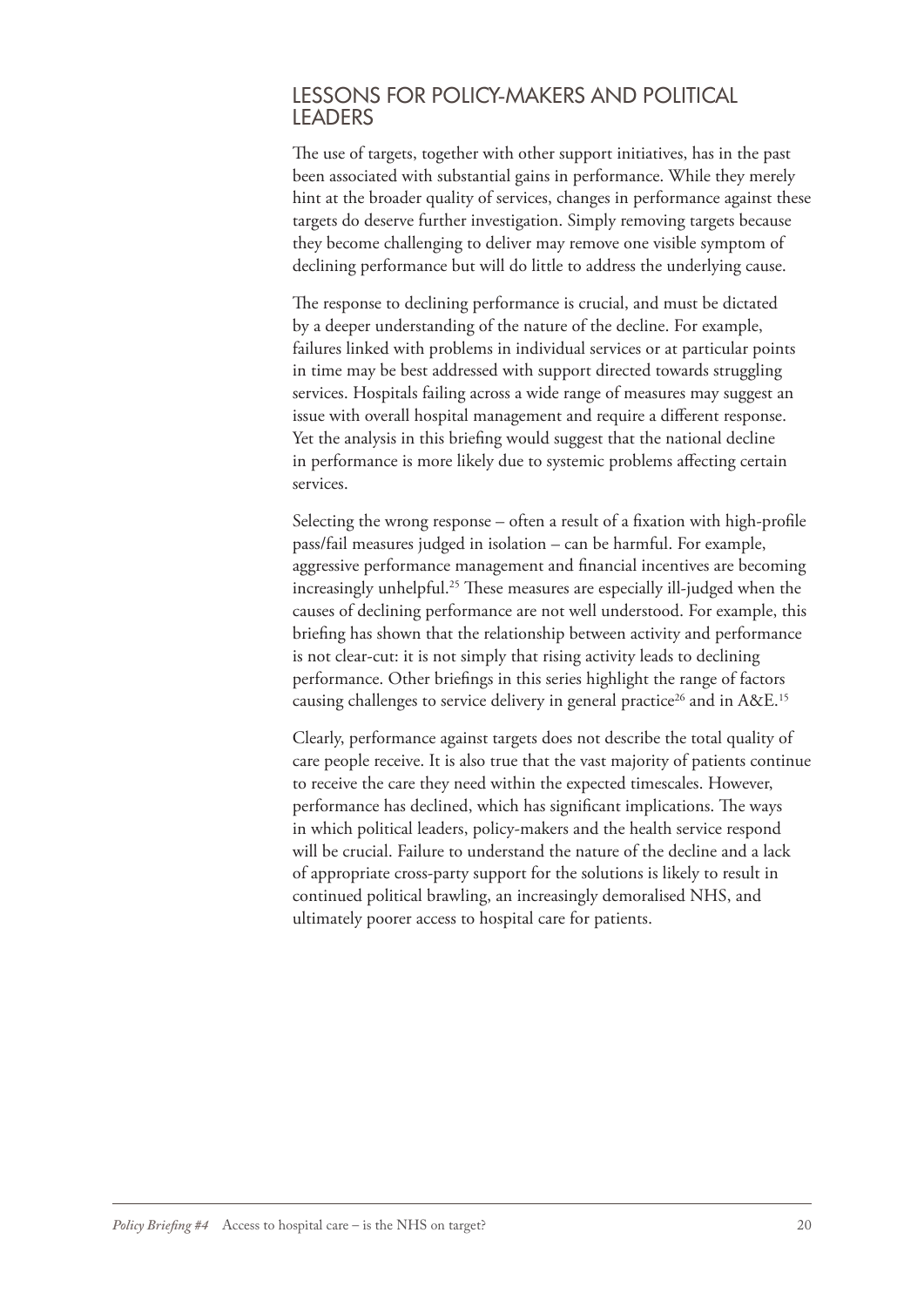#### REFERENCES

1. QualityWatch (2015) www.qualitywatch.org.uk

2. QualityWatch (2014) *Cause for Concern. QualityWatch Annual Statement 2014*. The Health Foundation and Nuffield Trust.

3. Ipsos MORI (2015) *NHS Leads Economy and Immigration as Top Vote-deciding Issue.* www.ipsos-mori.com/researchpublications/researcharchive/3508/NHS-leadseconomy-and-immigration-as-top-votedeciding-issue.aspx

4. Ipsos MORI (2014) *Public Perceptions of the NHS and Social Care Tracker Survey – Winter 2013 wave*.

www.ipsos-mori.com/Assets/Docs/sri-health-nhstracker-report-winter2013.pdf

5. Royal College of Physicians (2012) *Hospitals on the Edge? The time for action.* https://www.rcplondon.ac.uk/sites/default/files/documents/hospitals-on-the-edgereport.pdf

6. Department of Health (2013) *The Handbook to the NHS Constitution*. [www.gov.uk/government/uploads/system/uploads/attachment\\_data/file/170649/](www.gov.uk/government/uploads/system/uploads/attachment_data/file/170649/Handbook_to_the_NHS_Constitution.pdf) Handbook to the NHS Constitution.pdf

7. Hazell W (2014) 'National officials call for 'rapid action' on failing waiting targets'. *Health Service Journal*, 19 September.

8. NHS (2000) *The NHS Plan*. www.nhshistory.net/nhsplan.pdf

9. Bevan G and Hood C (2006) 'What's measured is what matters: targets and gaming in the English public health care system', *Public Administration* 84 (3), 517–38.

10. Thorlby R and Maybin J (2010) *A High-performing NHS? A review of progress 1997–2010*. The King's Fund.

11. Department of Health (2014) *The Mandate. A mandate from the Government to NHS England: April 2014 to March 2015*. [www.gov.uk/government/uploads/system/uploads/attachment\\_data/file/383495/](www.gov.uk/government/uploads/system/uploads/attachment_data/file/383495/2902896_DoH_Mandate_Accessible_v0.2.pdf) 2902896\_DoH\_Mandate\_Accessible\_v0.2.pdf

12. Department of Health (2012) *The NHS Outcomes Framework 2013–14*. www.gov.uk/government/publications/nhs-outcomes-framework-2013-to-2014

13. NHS Choices (2015) Authorities and Trusts. www.nhs.uk/servicedirectories/pages/acutetrustlisting.aspx

14. NHS England (2015) Statistical Work Areas. www.england.nhs.uk/statistics/statistical-work-areas/

15. Blunt I, Edwards N and Merry L (2015) *What's Behind the A&E 'Crisis'?* Nuffield Trust.

16. Blunt I (2014) *Focus On: A&E Attendances. Why are patients waiting longer?* The Health Foundation and Nuffield Trust.

17. West D (2014) 'Hunt: care targets to suffer "managed breach"'. *Health Service Journal*, 4 August.

18. Dorning H (2014) 'The tail of the long waiters'. www.nuffieldtrust.org.uk/blog/tail-long-waiters

19. Health & Social Care Information Centre (2015) *Diagnostics Waiting Times and Activity Data Set Overview*.

[www.datadictionary.nhs.uk/data\\_dictionary/messages/central\\_return\\_data\\_sets/data\\_](www.datadictionary.nhs.uk/data_dictionary/messages/central_return_data_sets/data_sets/diagnostics_waiting_times_and_activity_data_set_fr.asp?shownav=1) sets/diagnostics\_waiting\_times\_and\_activity\_data\_set\_fr.asp?shownav=1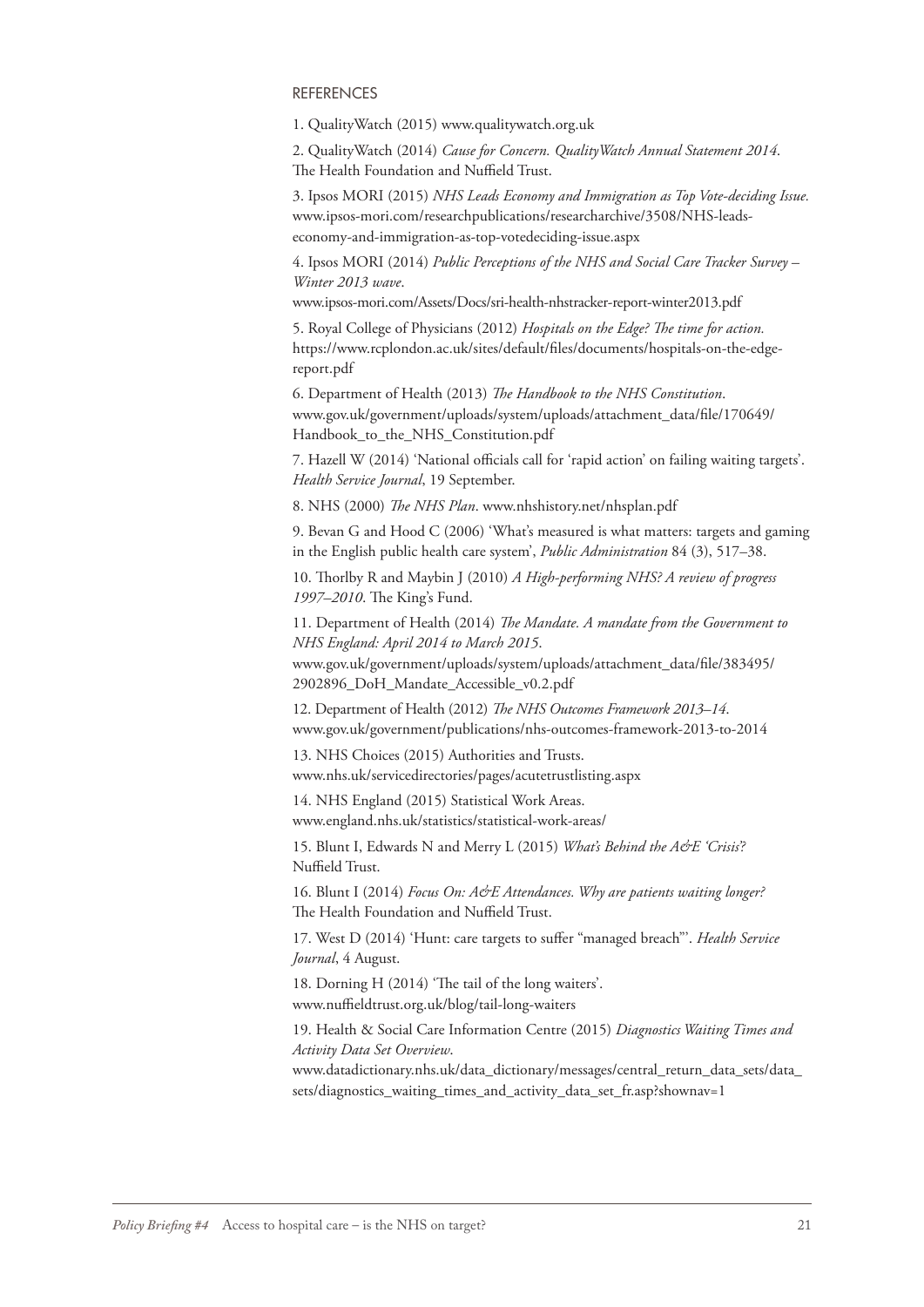20. NHS England (2014) Statistical Press Notice: NHS diagnostic waiting times quarterly census September 2014.

www.england.nhs.uk/statistics/wp-content/uploads/sites/2/2013/04/September-2014- Diagnostics-Census-SPN-draft.pdf

21. NHS (2000) *The NHS Cancer Plan*.

http://webarchive.nationalarchives.gov.uk/20130107105354/http:/www.dh.gov. [uk/prod\\_consum\\_dh/groups/dh\\_digitalassets/@dh/@en/documents/digitalasset/](http://webarchive.nationalarchives.gov.uk/20130107105354/http:/www.dh.gov.uk/prod_consum_dh/groups/dh_digitalassets/@dh/@en/documents/digitalasset/dh_4014513.pdf) dh\_4014513.pdf

22. Mundasad S (2015) 'NHS misses urgent cancer therapy targets for whole year'. *BBC News*, 18 February.

www.bbc.co.uk/news/health-31518817

23. Bevan G and Hood C (2006) 'Have targets improved performance in the English NHS?' *British Medical Journal* 332, 419.

24. NHS England (2014) *The Keogh Urgent and Emergency Care Review.* www.nhs.uk/nhsengland/keogh-review/Pages/urgent-and-emergency-care-review.aspx

25. Lilford R, Mohammed A, Spiegelhalter D and Thomson R (2004) 'Use and misuse of process and outcome data in managing performance of acute medical care: avoiding institutional stigma', *The Lancet* 363, No. 9415, 1147–54.

26. Dayan M, Arora S, Rosen R and Curry N (2014) *Is General Practice in Crisis?* Nuffield Trust.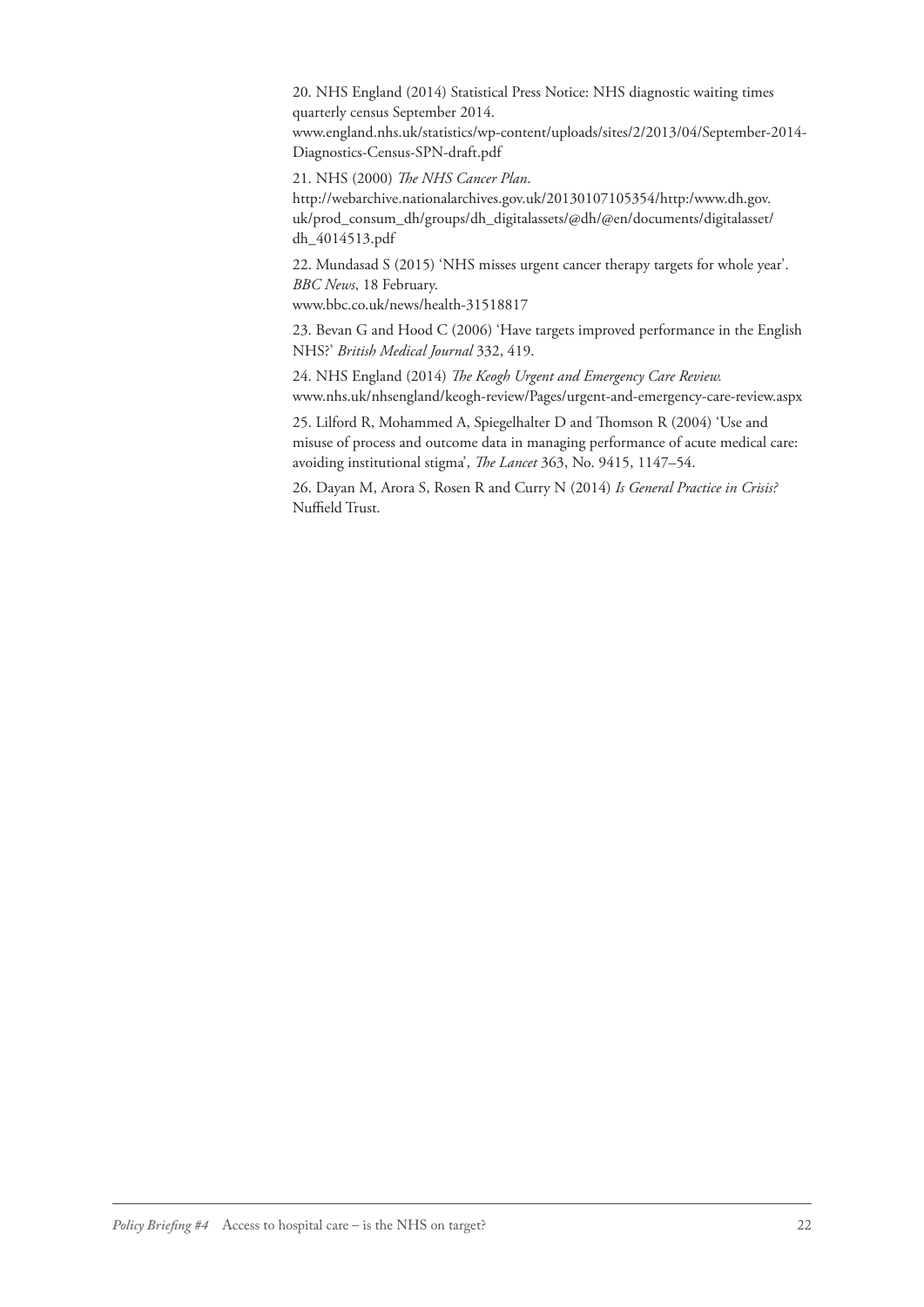#### ABOUT THE AUTHORS

HOLLY DORNING is a Research Analyst at the Nuffield Trust. She joined the Trust in May 2013 and has a particular interest in measuring changes in the quality of health and social care. Prior to joining the Trust, Holly worked for the Multiple Sclerosis (MS) Society, where she led the analysis of the My MS, My Needs project which explored if people with MS were getting what they needed from health and social care.

Ian Blunt is a Senior Research Analyst at the Nuffield Trust. He joined the Trust in 2009 and leads a range of quantitative analyses making use of large administrative datasets. Recent examples include an evaluation of an NHS integrated care pilot, a descriptive analysis of long-term trends in admissions for ambulatory care sensitive conditions and implementing a predictive risk model for emergency re-admissions within 30 days. Before joining the Trust Ian worked for the Healthcare Commission, developing an automated risk assessment process to target inspections of care providers.

#### ACKNOWLEDGEMENTS

We are grateful for the valuable assistance of Ross Thomson for his initial work on this briefing.